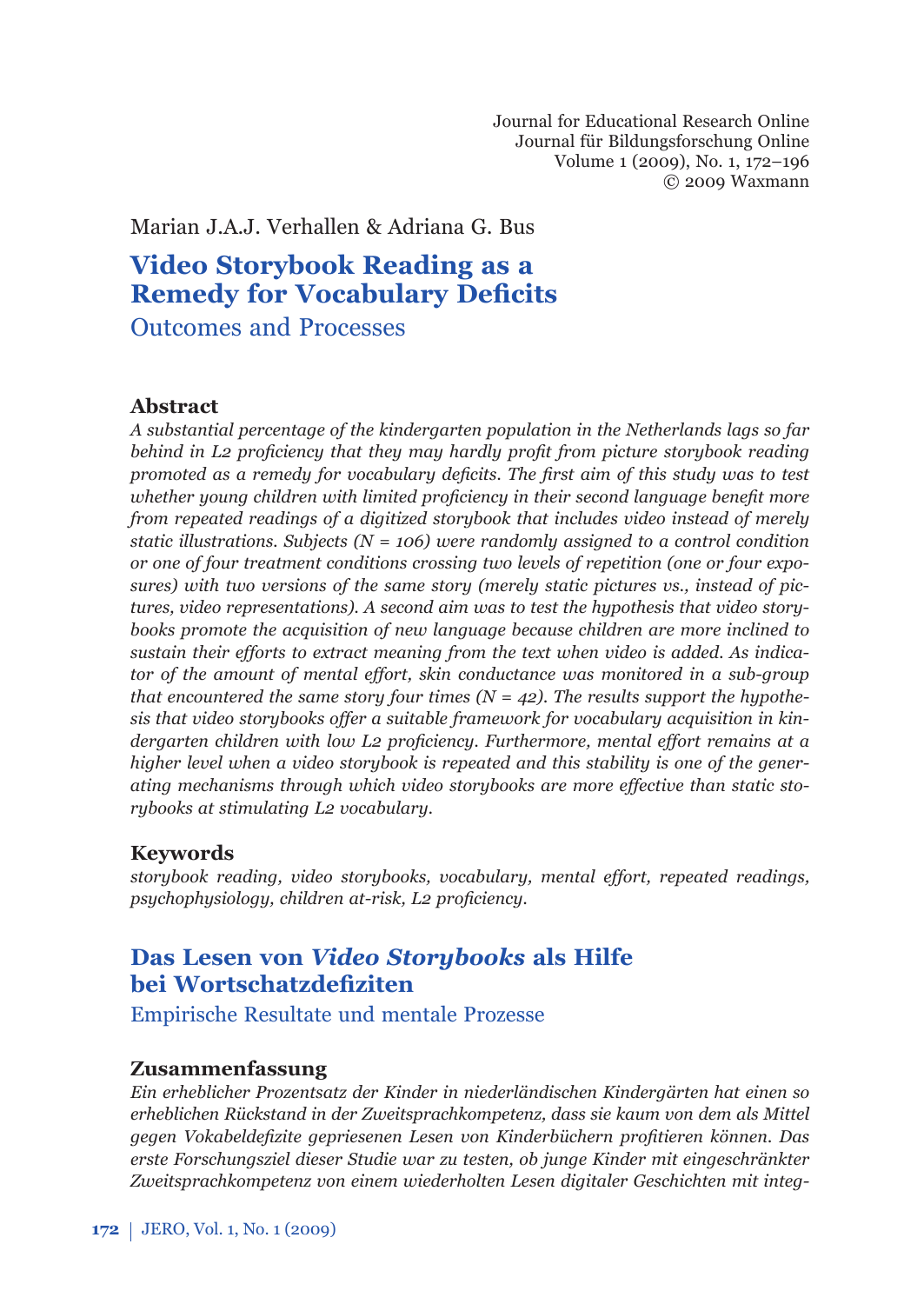rierten Videosequenzen mehr profitieren als vom Lesen digitaler Geschichten mit sta*tischen Abbildungen. Die Versuchsteilnehmer (n = 106) wurden im Zufallsverfahren der Kontrollbedingung oder einem von vier Experimentalbedingungen zugewiesen, die sich als gekreuztes Studiendesign mit zwei verschiedenen Stufen des wiederholten Lesens (eine oder vier Wiederholungen) und zwei verschiedenen Versionen derselben Geschichte (statische Abbildungen oder Videosequenzen) ergaben. Als zweites Ziel der Studie wurde die Hypothese getestet, ob Video Storybooks den Zweitspracherwerb dadurch fördern, dass die Kinder ihre Bereitschaft zum sinnentnehmenden Lesen länger aufrecht erhalten, wenn dem Text Videofunktionen hinzugefügt werden. Als Indikator für den Grad an geistiger Anstrengung wurde in einer Substichprobe von Kindern (n = 42), die dieselbe Geschichte viermal lasen, der Hautleitwert gemessen. The Ergebnisse stützen die Hypothese dass Video Storybooks einen geeigneten Rahmen für den Wortschatzerwerb von Kinderkartenkindern mit geringer Zweitsprachkompetenz bieten. Zusätzlich zeigte sich, dass die geistige Anstrengung auf einem höheren Niveau blieb, wenn ein Video Storybook wiederholt gelesen wurde. Diese Stabilität ist einer der generativen Mechanismen durch den Video Storybooks den Wortschatzerwerb in der Zweitsprache stärker stimulieren als Geschichten mit statischen Abbildungen.*

#### **Schlagworte**

*Geschichten lesen, Video Storybook, Wortschatz, geistige Anstrengung, wiederholtes Lesen, Psychophysiologie, Risikoschüler, Zweitsprachkompetenz*

# **Introduction**

In the Netherlands, about 18% of all primary-school children lag behind in the language of teaching (Central Bureau of Statistics, 2008). These children mainly come from low-educated immigrant families (CBS, 2008). Children from parents who immigrated to the Netherlands from less developed non-European countries, such as Turkey and Morocco, especially do not profit to the same extent from education as other groups, even in the second generation (Heath, Rothon, & Kilpi, 2008). This situation may be because a serious vocabulary lag in their first as well as their second language at the start of school (Leseman, Mayo, & Scheele, 2009) puts them at great risk for reading failure (Juel, 2006). As a result, many early childhood educational programs focus on language and literacy, promoting storybook reading as an educational tool to enhance second- language acquisition (Broekhof, 2006; Stolwijk & Peters, 2006).

Most educationalists consider it essential that children become familiar with the type of language used in books, as this form of discourse is most common in academic texts (Anderson, Anderson, Lynch, & Shapiro, 2003; Delpit, 1995). In Dutch kindergartens, children are read to on a daily basis or even several times a day (Blok, 1999). The favorable effect on language, in particular on vocabulary, so often found in storybook reading research with L1 learners (Bus, 2001; Bus, van IJzendoorn, & Pellegrini, 1995; Frijters, Barron, & Brunello, 2000; Sénéchal, LeFevre, Thomas, & Daley, 1998) might be non-existent, or at least more modest,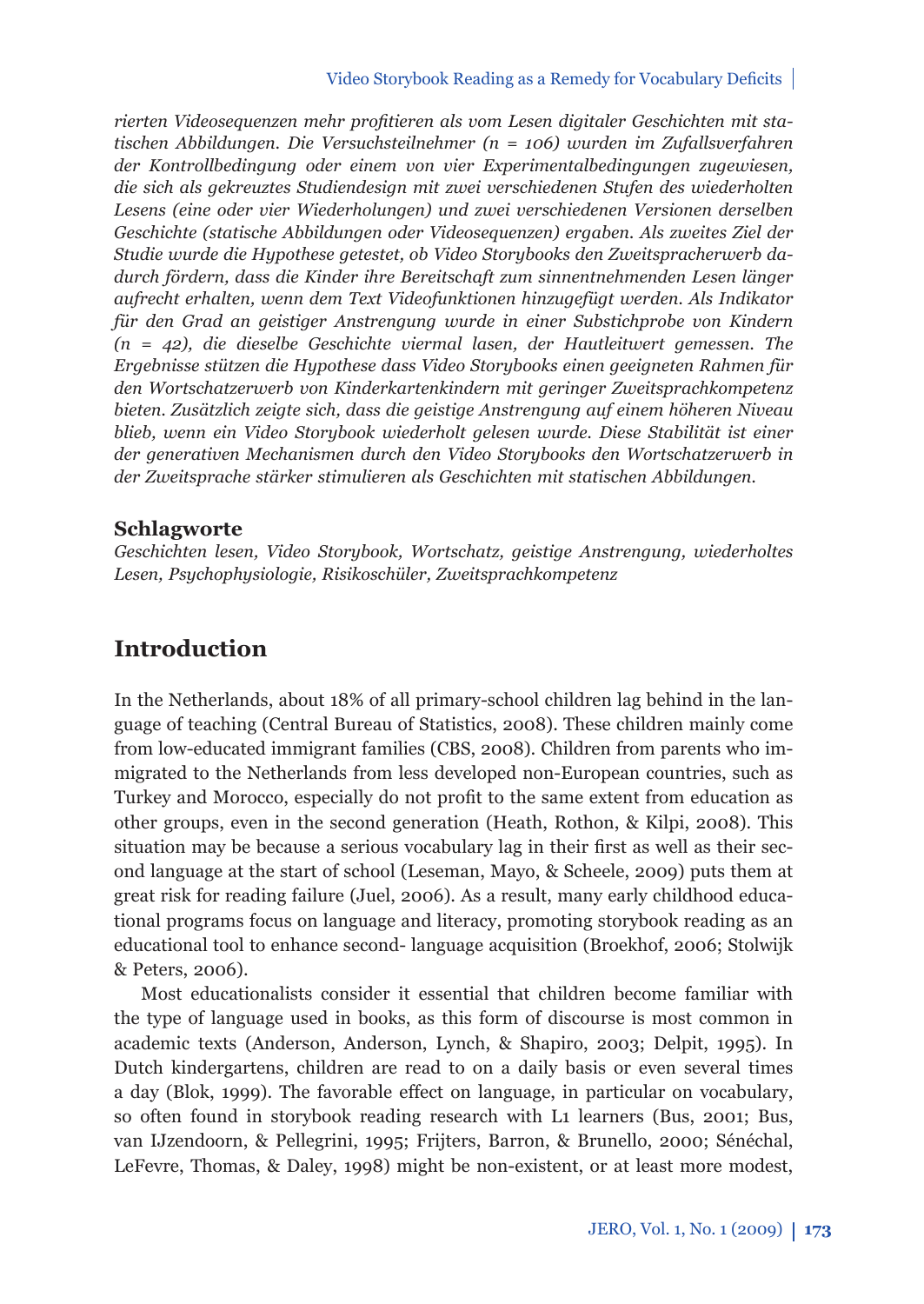in L2 learners. There is some evidence that the beneficial effect of storybook reading on first-language vocabulary is the same for second-language learners (Collins, 2005); however, Garcia and Godina (1994) found that young children learning English as their second language were not attentive at all when an English storybook was read to the whole group. They concluded that children were not fluent enough in English to understand the text and therefore gave up their efforts to comprehend the story.

Storybook reading is seen as an efficient way to enhance oral language; preliterate children thus encounter unfamiliar words in a meaningful story context (Weizman & Snow, 2001). Reading a storybook repeatedly is a common practice in many families (Sulzby, 1985) and has been found to benefit vocabulary growth in young children (Karweit & Wasik, 1996; Leung & Pikulski, 1990; Penno, Wilkinson, & Moore, 2002; Sénéchal, 1997). Repeated readings provide children with opportunity to gradually understand more of the story plot and the story language. With each new reading, story events become more predictable, leaving more time to attend to details such as specific words instead of just the overall meaning of the story (Robbins & Ehri, 1994; Snow, 1983). After a first encounter with a word in a meaningful context, a child may at best derive its partial meaning (Clark, 1993); several exposures to a word are needed for the new word to become part of children's vocabulary (De Temple & Snow, 2003; Stahl, 1999). Despite repetition, L2 children may fail to accumulate information about words and phrases. Due to a limited vocabulary in their second language, these children will experience many gaps in the story text and as a result may fail to derive the meaning of unknown words from the verbal context.

Other information sources beside the story text may be imperative for learning to occur. Nowadays, many picture storybooks are available in a digitized format that includes all the relevant qualities of the print versions while simultaneously offering new information. These digitized books can be deployed in classrooms to realize the much-needed repeated readings. With accessibility to digitized storybooks improving in line with the growing number of personal computers at home and in classrooms and with better and faster internet connections, it is essential to study which information sources in digitized storybooks assist learning.

Static illustrations in digitized storybooks are likely to facilitate word learning comparable to adult-shared storybook reading (Ninio & Bruner, 1978; Snow & Goldfield, 1983; Weizman & Snow, 2001). However, providing illustrations is not a guarantee that children will be able to extract the relevant information from the illustrations or interpret the visual information in the illustrations correctly (Peeck, 1993). Should there be many unfamiliar words, matching the visual referent with the word may be hard to achieve. In order to learn, children have to search the static illustrations for the correct visual referent, all the while rehearsing the spoken words in working memory, which increases cognitive load (Ginns, 2006). Even when children succeed in matching the visual and oral information, they still have to expand cognitive resources to reconstruct for instance motion or change from a static picture (Höffler & Leutner, 2007).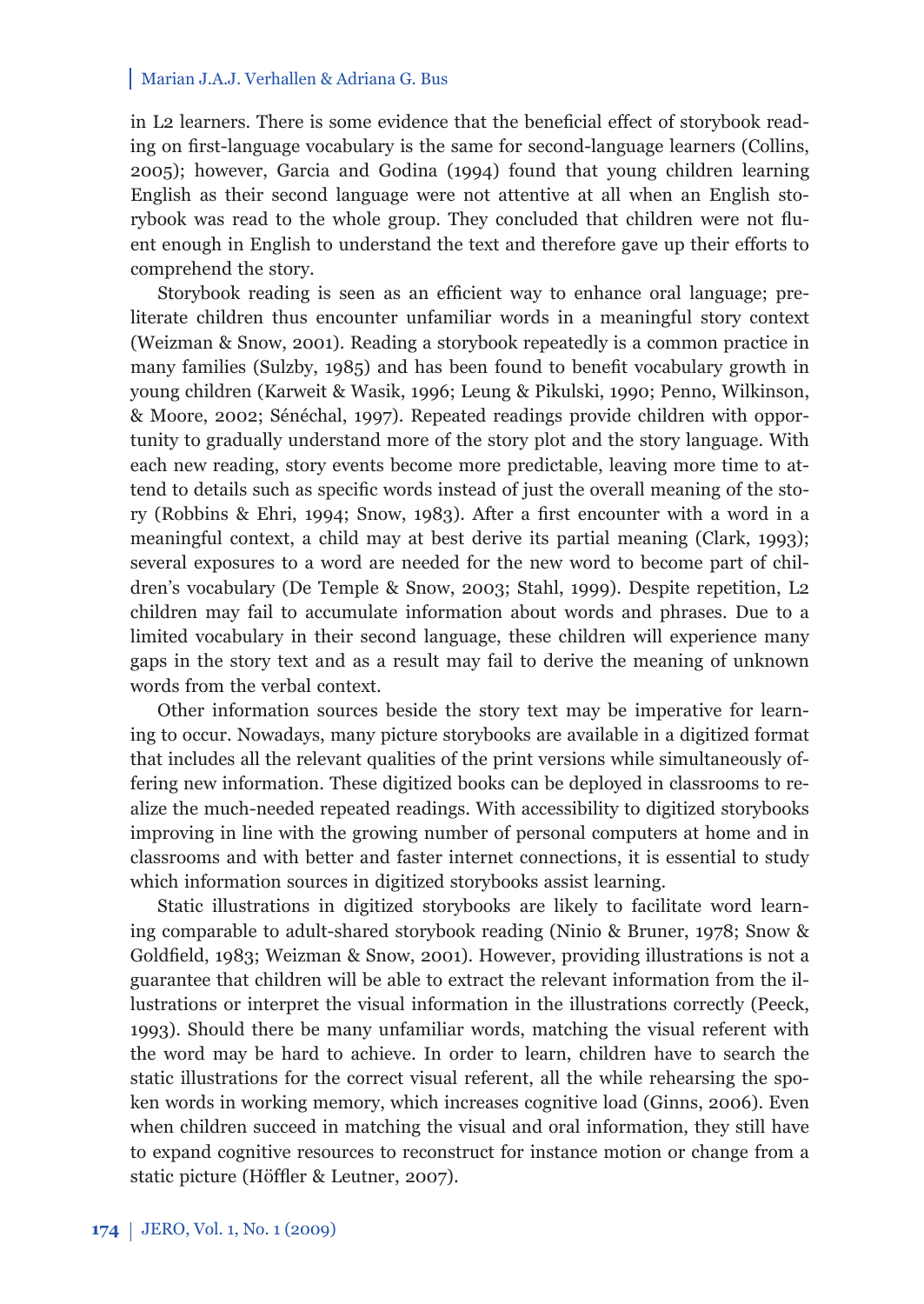#### Video Storybook Reading as a Remedy for Vocabulary Deficits

Previous experiments with digitized storybooks show that additional information such as motion, images, sound, and music hold great promise for young L2 children (de Jong & Bus, 2002, 2004; Neuman, 1997). Research shows that story comprehension benefits from independent encounters with video-storybooks to the same extent as adult-led readings (de Jong & Bus, 2004). An experiment conducted by Verhallen, Bus, and de Jong (2006) showed that L2 children benefit most from repeated encounters with the same story when the storybook includes additional information sources, such as video. By contrast, none of the studies so far supported the expectation that, as a result of video, children ignore the text that is spoken out loud (see, for example, de Jong & Bus, 2004).

However, when visual information is incongruent – unrelated or even contradictory – with oral information, this situation may interfere with the processing of oral content and, from there, seriously raise cognitive load (Anderson, Lorch, Smith, Bradford, & Levin, 1981; Hartman, 1961; Severin, 1967). However, high correspondence between visual and auditory information in video storybooks allows for a single mental image to be activated (Dubois & Vial, 2000), thus reducing cognitive load, and leaving more time to create a coherent mental model of the story (Cennamo, 1993; Dubois & Vial, 2000; Grimes, 1990; Salomon, 1983). Video additions may help children to select the important or central content connected to the story text, just as a spotlight on a stage tells the audience where to look, thus limiting the overload of information offered by illustrations containing numerous irrelevant details, and thereby helping the children integrate words, sounds, and moving images (Calvert, Huston, Watkins, & Wright, 1982; Neuman, 1997). Consequently, differences in effectiveness of the two storybook formats may be based on differences in memory load (Paas, Tuovin, Tabbers, & Van Gerven, 2003).

Story repetition may only help second-language acquisition when children remain willing to invest mental effort to process the story language. Mental effort or the cognitive capacity that is allocated to the task (Britton, Muth, & Glynn, 1986; Paas et al., 2003) presupposes non-automatic processing of a stimulus and is therefore assumed to be under the control of the individual (Salomon, 1983). The relationship between mental effort and learning may thus depend on perception of the task (Cennamo, 1993). Research with Grades 3 to 10 children corroborates this idea: children reported that they had expended more mental effort processing print than television, and the amount of effort influenced the amount of learning (Salomon, 1984; Salomon & Leigh, 1984). Video may be perceived as an easy medium because it bears much resemblance to watching television, the result being that children invest less effort in processing the content (Cennamo, 1993). In following this line of argument, we could expect that adding video to a digitized storybook may be detrimental to children's language acquisition.

It is also conceivable that mental effort decreases when the task is perceived as difficult (Field & Anderson, 1985; Salomon & Leigh, 1984). For instance, children in a study by Lorch and Castle (1997) were encouraged to watch a televised program, but still looked away from the screen one-third of the time when segments with incomprehensible language were shown. This finding suggests that visual at-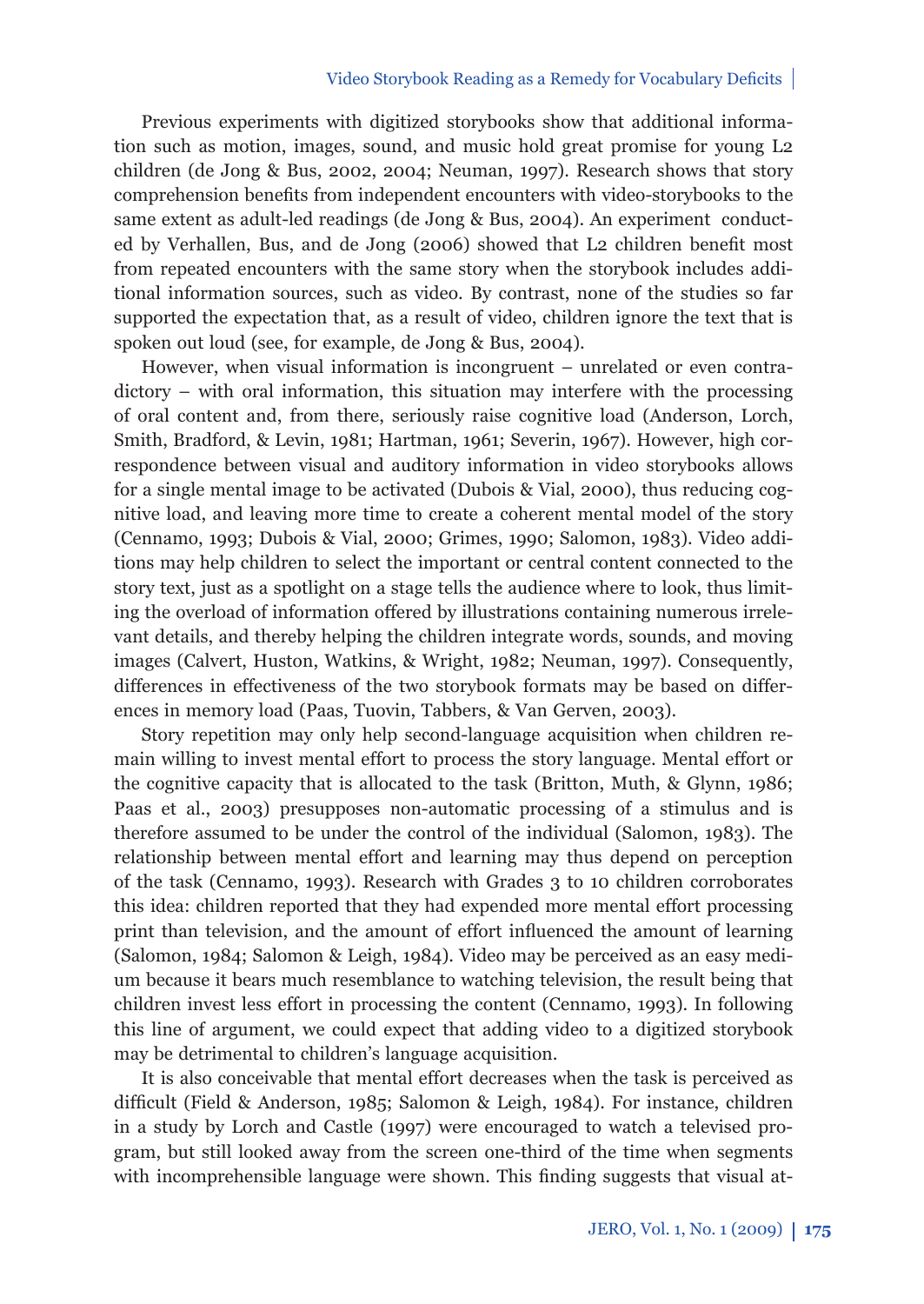tention is especially motivated by children's current understanding of the program (Pecchinenda & Smith, 1996; Weiner, 1979). Reeves and Thorson (1986) found that overall complexity negatively affected mental effort, and that frequent breakdowns in understanding resulted in less overall expenditure of effort and lower achievement. The notion that individuals work best at tasks of intermediate difficulty because these result in higher task persistence fits this argument (Britton, Westbrook, & Holdredge, 1978; Reed, Burton, & Kelly, 1985; Thorson, Reeves, & Schleuder, 1985; Weiner, 1985).

According to the perspective of the *active theory*, children will only stay engaged to comprehend a story when they find the content challenging but within reach; children thus expect to benefit from their efforts (see, for example, Anderson & Lorch, 1983; Bickham, Wright, & Huston, 2001; Crawley, Anderson, Wilder, Williams, & Santomero, 1999; Huston & Wright, 1983). Because children are well accustomed to televised stories, they will direct their attention to cues to fill in gaps in their story schema; when all the gaps are filled, they stop paying attention (Anderson & Lorch, 1983; Huston & Wright, 1983). Results of research with three- and five-year-old children are consistent with the *active theory* (Crawley et al., 1999). During five repeated viewings of a televised story of approximately 24 minutes' duration, the visual attention of five-year-old children remained high, indicating that the children were motivated to understand the program. As expected, their comprehension of the content of the program improved but was far from complete even after repeated encounters.

When the story is hard to understand, for instance because language in television segments is rendered incomprehensible, children may compensate by investing more mental effort in the task (see, for example, Meadowcroft & Reeves, 1989), but within a finite cognitive capacity (Paas et al., 2003). Despite investing initial mental effort, children may fail to gain a basic understanding of the story (Salomon, 1983). As a result, they lose motivation to invest further mental effort and selectively disengage (Lorch & Castle, 1997; Meadowcraft & Reeves, 1989; Pecchinenda & Smith, 1996). The *active theory* may thus explain our previous finding that L2 children indeed benefit more from repeated encounters with stories, including video, but not from repeated encounters with static picture storybooks (Verhallen et al., 2006). In summary, repeating a story may not be profitable unless children's appraisals of coping options remain high.

As a first step in testing the remedial possibilities of video storybooks, we focused on a group experiencing severe educational disadvantages due to low proficiency in their first and second languages. We wondered if young second-language children would stay more attentive when the book was repeated with video than when static pictures accompanied the story text. We designed the present study to test how kindergarten children with low L2 proficiency would respond to repeated encounters with two versions of the same age-appropriate picture storybook. The events were represented either by static pictures or by video-dramatizing the story events. The story text in both versions was identical.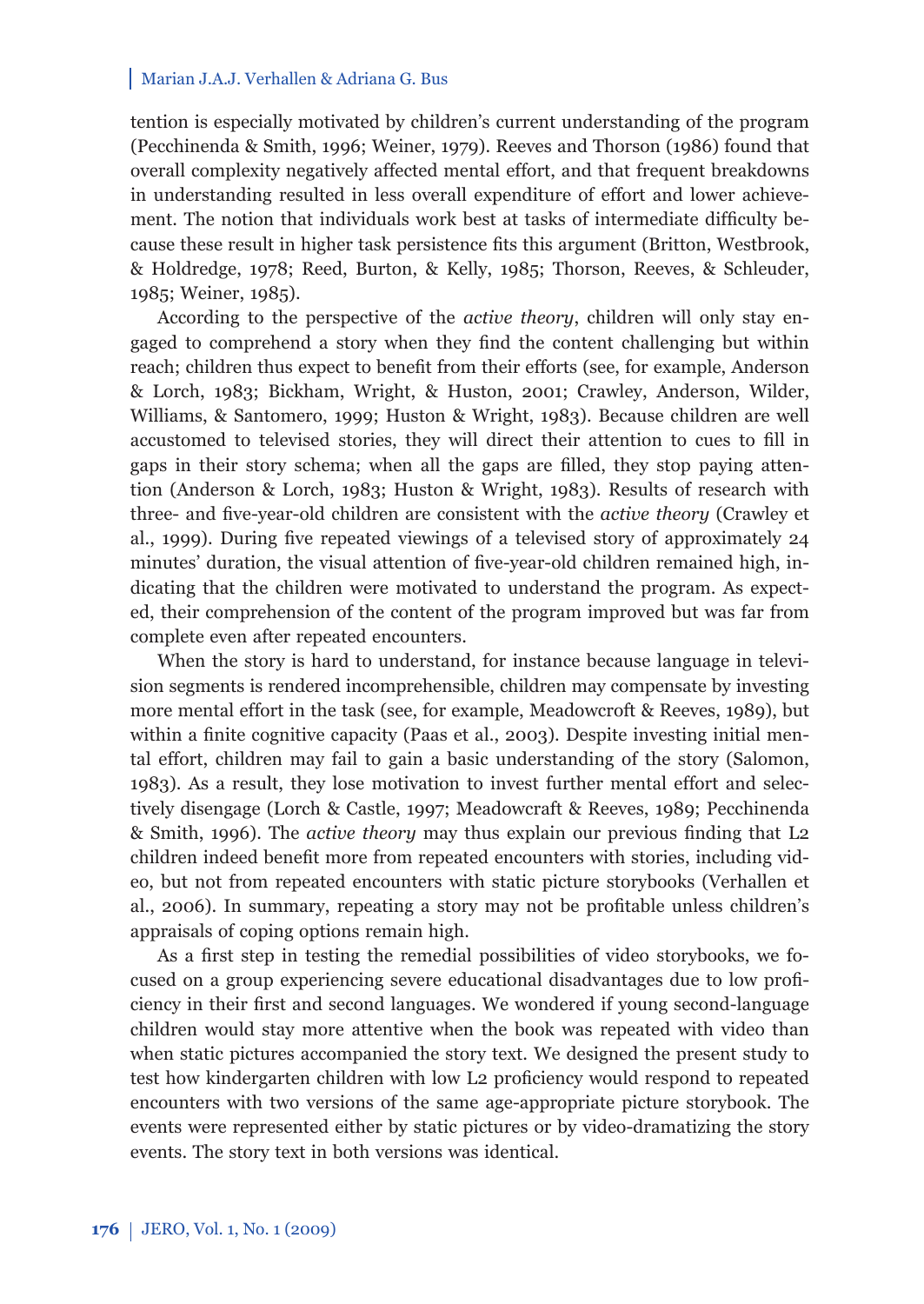#### Video Storybook Reading as a Remedy for Vocabulary Deficits

We circumvented another crucial difference in the sessions by presenting both versions on a computer so that only the iconic information differed. A main aim was to explore the theory that mental effort associated with repeated encounters with the story may explain variation in learning. Without additional video information, children may lose interest in the story text after a few replays and barely profit from repeated encounters with the same story. The decreasing amount of effort invested in understanding the story with every repetition of it may result in story understanding not developing further during new encounters with the same story, thus explaining why repetition of static stories is much less effective (see, for example, Detenber, Simons, & Bennett, 1998). By applying mediation analysis (Baron & Kenny, 1986), we tested the hypothesis that a sustained level of mental effort explains the added value of video.

There are several ways in which mental effort may be assessed, including selfreports, dual-task performance, and psycho-physiological measures (Cennamo, 1993). Self-reports are used in accordance with the assumption that investment of mental effort is a voluntary process, under the control of the individual and as such available for introspection (Paas et al., 2003). Young children may be unable to report how much mental effort a task has required (Geiger, 1993; Pingree, 1986). Moreover, post-viewing measures are unsuitable for estimating the intensity of mental effort during exposure to a digitized storybook. The use of a secondary task to measure mental effort (see, for example, Lorch & Castle, 1997) is based on the assumption that if the first task requires more mental effort, little mental effort is left for the performance on a secondary task. Although most secondary tasks are simple, such as detecting a visual signal, they can interfere considerably with the primary task, especially if the primary task is complex, as is the case with story language comprehension (Meshkati & Loewenthal, 1988; Paas et al., 2003). Furthermore, the outcomes of a secondary task are not always congruent with selfreport results (Beentjes & van de Voort, 1993). Comprehensibility of a television program has been found to influence visual attention (Anderson, Lorch, Field, & Sanders, 1981; Lorch, Anderson, & Levin, 1979). But as an indicator of mental effort, visual attention is less suitable. Even when a child is visually attentive, we cannot know how much mental effort he or she devoted to processing the story (Lorch & Castle, 1997).

Taking the above-mentioned results into account, we used skin conductance responses (SCRs) as an indicator of children's mental effort (Dawson, Schell, & Filion, 1990; Pecchinenda & Smith, 1996), similar to use in other studies of learning (Carpenter & Haddan, 1966; Clariana, 1989, 1992; Clariana & Schultz, 1991). The main advantage of SCRs over other physiological measures such as cardiac responses is that small changes in SCRs can be easily discerned while changes in cardiac responses as a result of experimental manipulations are more difficult to discern because of other causes of variance in heartbeats (Dawson, Schell, & Filion, 2000). Earlier research shows that intra-individual variations in the frequency of SCRs are quite small (Fahrenberg & Foerster, 1982; Wahlschburger, 1976) even over longer periods (Clariana, 1992).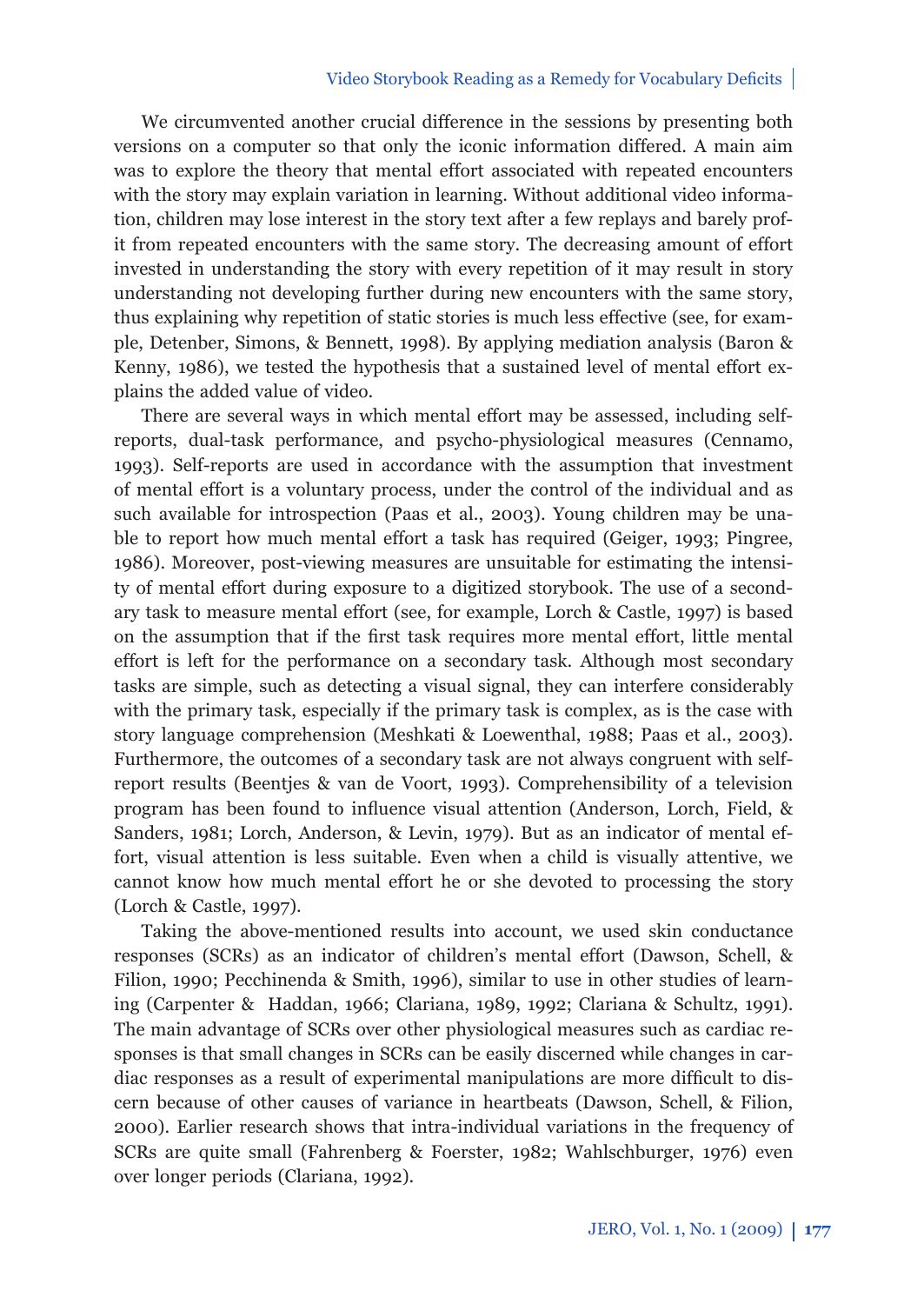Unlike event-related skin conductance activity, spontaneous or non-specific SCRs are considered to be an indicator of the amount of attention and effort a person is devoting to a task. As such, SCRs reflect an effortful allocation of resources to a task (Dawson et al., 1990; Pecchinenda & Smith, 1996; Sundar & Kalyanaraman, 2004). Research by Pecchinenda and Smith (1996) showed that the mental effort derived from skin conductance activity was determined by appraisals of coping potential. Mental effort broke down when the task became too difficult and the hope of successfully completing it was lost. In other words, non-specifi c SCRs indicate mental effort that, in turn, is influenced by appraisal of coping potential. Assessing children's mental effort using skin conductance activity allowed us to examine the intensity of mental effort during repeated exposures to a digitized storybook, without the interference of a secondary task and without relying on self-reports.

To summarize, we aimed to test the following three hypotheses:

- 1. When children experience gaps in story text understanding, repetition of a story supports language acquisition, especially when video is added.
- 2. When children do not experience sufficient support in figuring out the meaning of the story text, they will cease to invest mental effort in processing the story content after a few sessions, as indicated by a decrease in number of skin conductance responses.
- 3. A sustained level of mental effort elicited by video storybooks may function as a generative mechanism through which video is able to improve language acquisition.

# **Method**

### *Design*

Participants ( $N = 106$ ) were randomly assigned to one of five conditions. In addition to a control group, there were four treatment groups crossing two levels of story format (with or without video) with two levels of repetition (one or four exposures). In order to keep the number of sessions equal, all children participated in four sessions. Children in the 1x condition (one encounter with the focal story) played with a non-verbal computer game during the three sessions that preceded the session in which the children heard the story*.* During the story encounters, we registered skin conductance activity during intervention sessions as an indicator of mental effort. To test whether mental effort continued over sessions and if consistency of mental effort affected language acquisition, we focused on a sub-sample, namely the 4x video and 4x static groups (*n* = 42).

### *Participants*

We selected, from 48 classrooms (13 schools), 106 children with the highest at-risk status (0.9) that the Dutch school system acknowledges. The government distributes educational funding on the basis of a combination of educational level and ethnic origin of the parents. A student weighting of 0.9 refers to a child with parents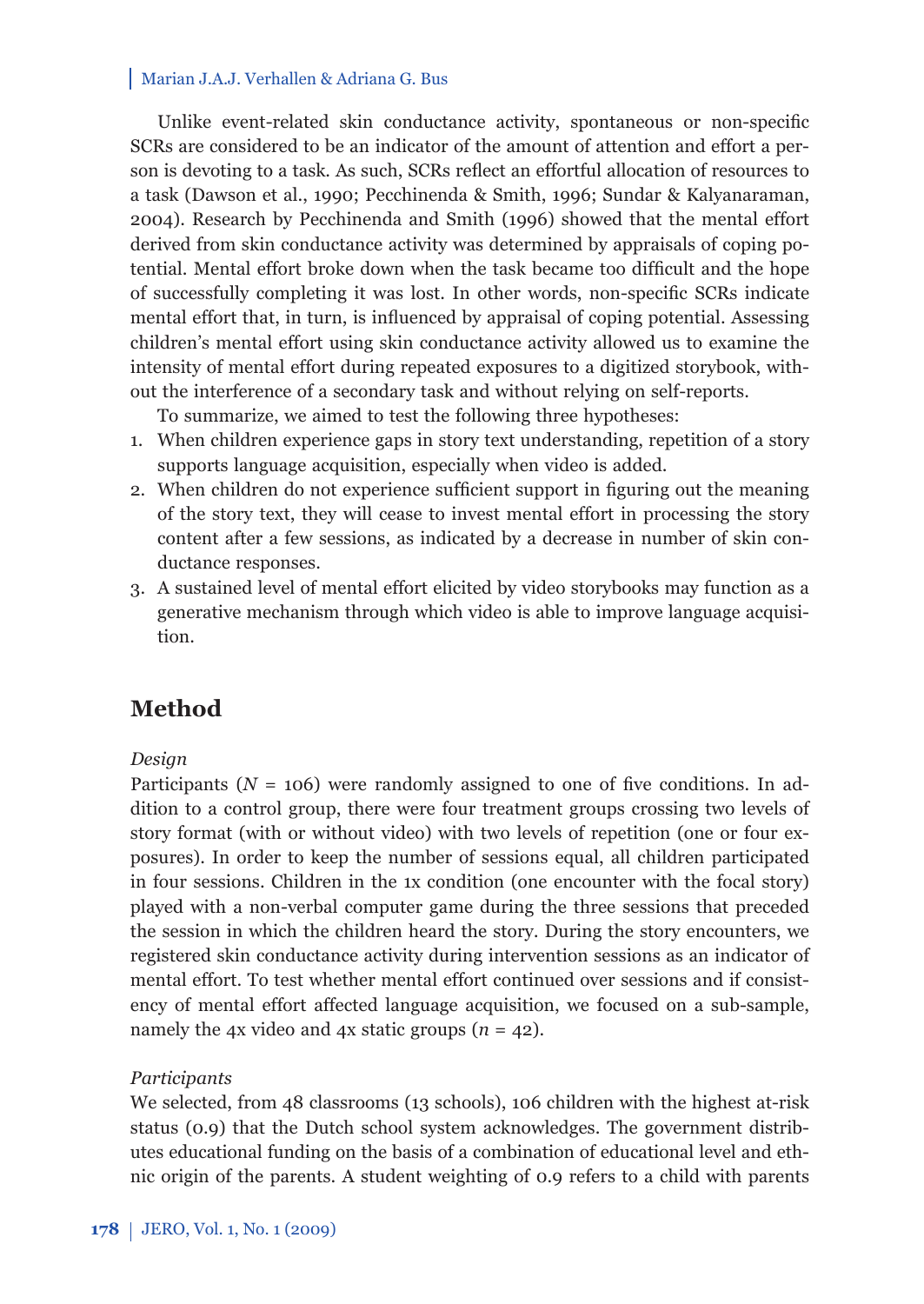with a low educational level from an ethnic minority group who learns Dutch, the language of instruction, as a second language. The selected children were judged as most at risk for reading problems (Bosker & Guldemond, 2004). All children were from the two largest groups of immigrant families in the Netherlands; they spoke Turkish, Moroccan-Arabic, or Berber at home (van Praag, 2003). At the start of formal education at the age of four, these children, like most immigrant children, would have had little exposure to Dutch, the language of instruction in preschool and kindergarten classes (Verhoeven, 2000, 2007).

The process we used to select subjects involved three steps:

- 1. We contacted inner-city schools in The Hague that had, according to the school administration, at least 80 % immigrant children from low-educated families.
- 2. With the help of information provided by teachers and school administrations, we made a first selection of students based on the following criteria: (a) five years old; (b) speak Turkish or Moroccan-Arabic, or Berber at home; (c) have received instruction by means of a second-language educational program in immersion classes from the time they started attending school (the day they became four years old); and (d) have no special language impairments or special educational needs.
- 3. We then gave each child tests so that we could select children according to the following three criteria: (a) scored at the level of the lowest 50 % on a language test standardized for Dutch kindergarten children (as is true for about 90 % of this at-risk population); (b) non-verbal intelligence is in the normal range; and (c) is not familiar with the focal story.

We continued this recruitment process until we had found a sufficient number of eligible subjects.

Table 1 shows the characteristics of the five groups involved in the experiment. The groups (one baseline group and four treatment groups) were similar in terms of ethnic background, educational level of the parents, age (*F (*4, 101) = .11, *n.s.*), scores on the Cito Language Test  $(F(4, 101) = .51, n.s.)$ , and scores on the Raven's Colored Progressive Matrices (*F* (4, 101) = 1.49, *n.s.*).

|               |    | $\mathbf n$ | <b>Ethnicity</b><br>(Turkish/<br>Moroccan) | Gender<br>(M/F) | <b>From</b><br>families<br>with a low<br>level of<br>education | Schools/<br>classes <sup>1</sup> | Age<br>in months<br>Mean<br>scores (SD) | <b>RPM</b><br>Mean<br>standardized<br>scores (SD) | <b>Cito Language</b><br><b>Test</b><br>Mean<br>standardized<br>scores (SD) |
|---------------|----|-------------|--------------------------------------------|-----------------|----------------------------------------------------------------|----------------------------------|-----------------------------------------|---------------------------------------------------|----------------------------------------------------------------------------|
| <b>Static</b> | 1x | 23          | 11/12                                      | 11/12           | 23                                                             | 9/21                             | 67.43 (3.67)                            | 4.63(1.45)                                        | 57.26 (5.45)                                                               |
|               | 4x | 20          | 10/10                                      | 10/10           | 20                                                             | 9/19                             | 67.35 (3.42)                            | 4.06(1.49)                                        | 57.40 (5.72)                                                               |
| Video         | 1x | 21          | 11/10                                      | 10/11           | 21                                                             | 10/16                            | 67.81 (2.68)                            | 4.88 (1.94)                                       | 58.10 (5.27)                                                               |
|               | 4x | 22          | 11/11                                      | 11/11           | 22                                                             | 10/18                            | 67.23 (2.98)                            | 4.46(1.48)                                        | 56.45 (6.60)                                                               |
| Baseline      |    | 20          | 10/10                                      | 10/10           | 20                                                             | 5/11                             | 67.30 (2.75)                            | 5.25(1.84)                                        | 55.75 (5.72)                                                               |
| Total         |    | 106         | 53/53                                      | 52/54           | 106                                                            | 13/48                            | 67.42 (3.08)                            | 4.65(1.66)                                        | 57.00 (5.72)                                                               |

### **Table 1:** Characteristics of Subjects per Condition

<sup>1</sup> The number of schools and classes from which children were recruited.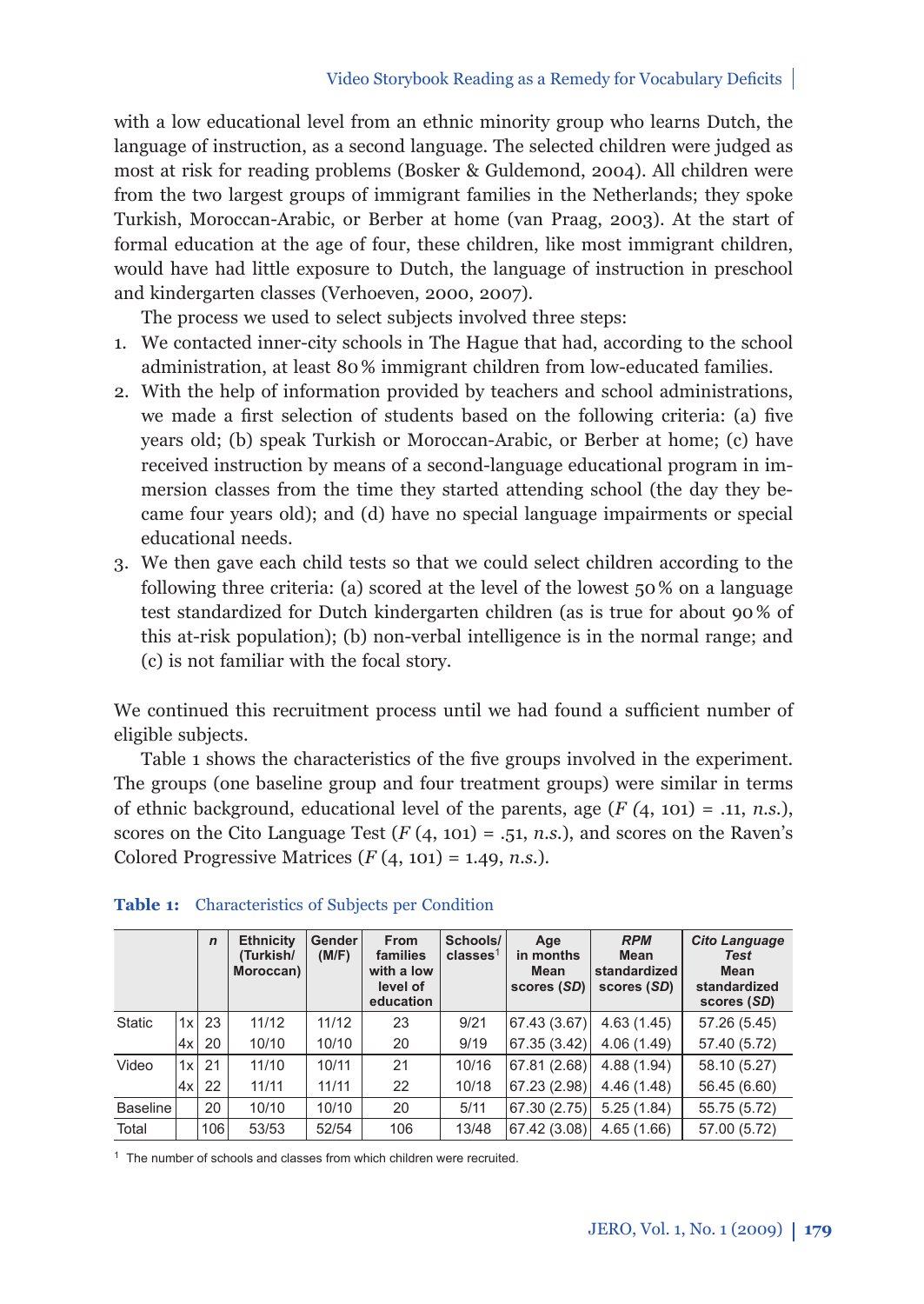### *Procedure*

Each child worked at the computer in a room other than the classroom during four separate sessions spread over approximately nine days. The other persons present in this room were the experimenters, one of whom instructed the child; the other was responsible for registering skin conductance. At the start of the sessions, the experimenter placed electrodes on the child's hand to register skin conductance activity. The first time, the experimenter explained at length what she was doing and applied the electrodes to her own hand to show that they would not hurt. None of the participants gave the impression that they experienced the device as aggravating or frightening.

# *Intervention programs*

The Dutch CD-ROM *Heksenspul*, a translation of an English CD-ROM (*Winnie the Witch* by Thomas & Gorky, 1996), includes a version with merely static illustrations and a version that includes video representations. The static version consists of 22 screens with static illustrations. The text is read aloud after a click at the start of the text. In the video version, the static illustrations representing the story events are dramatized congruent with the story text. Motion and camera work (cuts, pans, and zooms) guide children in selecting the important or central elements of pictures that relate to the story text. The text, exactly the same for both versions, is read by the same voice. We chose a story with all the characteristics of a classical story scheme: a problem (everything in the house is black, including the cat, which causes the witch to stumble over her cat time after time) generates a series of solutions (first transforming the cat into a green cat and later into a cat in all the colors of the rainbow) that in turn creates new problems and new solutions to these problems until the most obvious solution is found (transforming the house into a house with colors and the cat into a black cat).

### *Selection tests*

Children's Dutch language proficiency was assessed with the CITO standardized Language Test for Senior Kindergarten Children (CITO, 1996).<sup>1</sup> Children with scores belonging to the lowest 50% of the Dutch norm group were included in the study. The Dutch version of Raven's Colored Progressive Matrices (Van Bon, 1986) was used to assess non-verbal intelligence. Children scoring within the normal range were selected.

To assess familiarity with the focal book, children were presented with 12 pictures on a computer screen: six of the pictures came from well-known children's picture storybooks, including the stimulus book. Once children knew the title of the stimulus book (*Heksenspul*), were able to name the main character (*Winnie the Witch*), or could tell the story, they were excluded from participation.

<sup>1</sup> CITO is a Dutch organization involved in test development.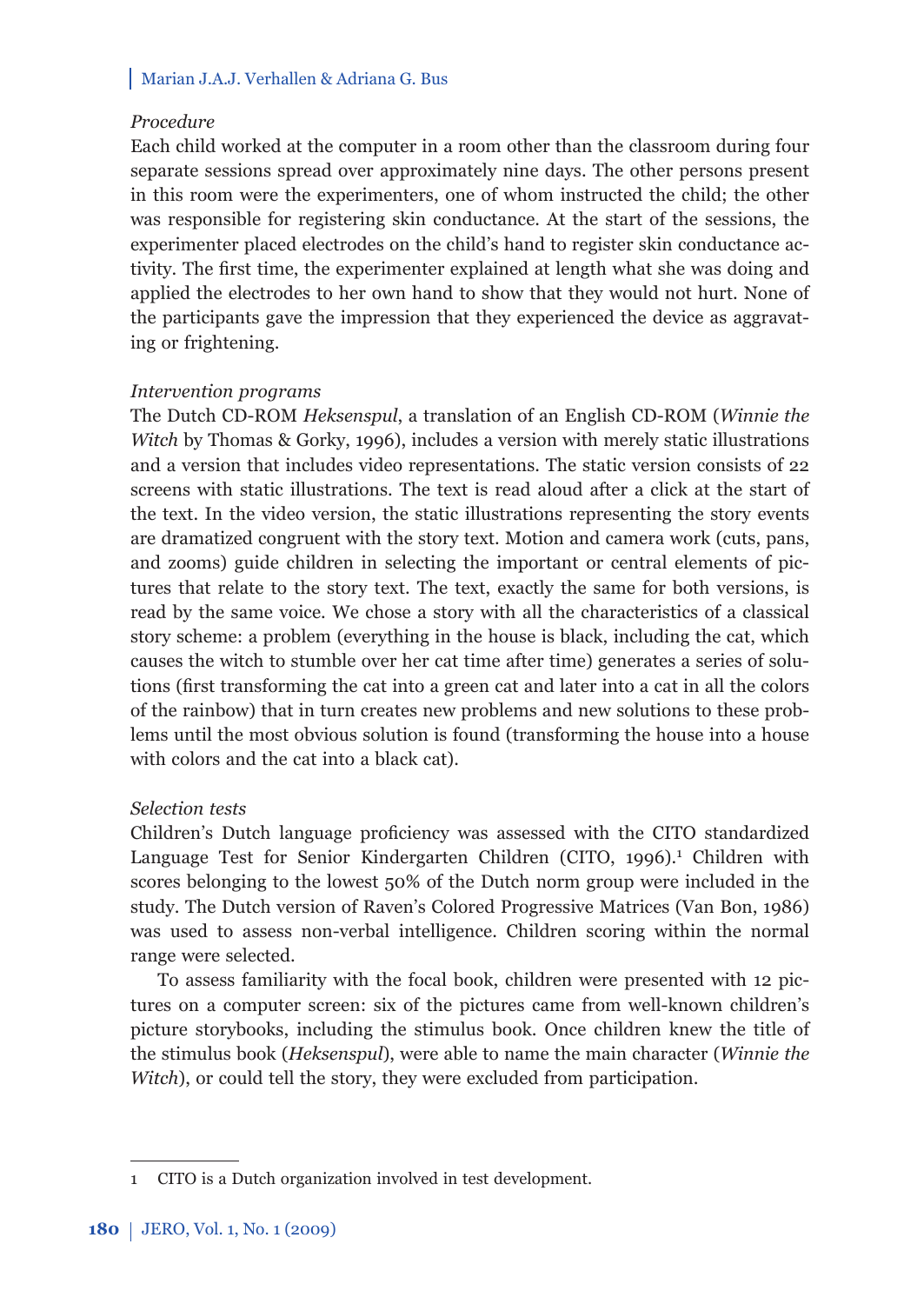# *Tests to Assess Effects of the Intervention*

To assess growth in story language, we used the first part of the test to test expressive knowledge of 42 content words from the *Winnie the Witch* story. We used the second part to test expressive knowledge of sentences. Here, the children were asked to repeat a selection of sentences from the story text*.*

In the first part of the test, the children filled in the last word of a stimulus sentence that the experimenter orally presented while the children saw a matching picture on the computer screen. For instance, "The cat lies on the … (carpet)" was accompanied with a picture of a cat lying on the carpet. These words, selected from the story text, have a low frequency and are therefore assumed to be unknown by most participants (Schrooten & Vermeer, 1994). This set included nouns (*heks – witch*; *rozenstruik* – *rosebush; gras – grass; tapijt – carpet*), adjectives (*snorrend – purring; woedend – furious*), and verbs (*struikelen – stumble*). Two words (*witch* and *grass*) were known by the majority of children (80 % or more) at pretest and therefore excluded. One test item familiarized children with the test.

The second part was made up of 24 sentences, each with an average length of eight or nine words  $(SD = 2.57)$ . Elicited sentence imitation is seen as a reliable indicator of second-language competence (Ellis, 2001) because it is influenced by long-term knowledge of language (Speciale, Ellis, & Bywater, 2004). We scored the number of correctly repeated sentences. One sentence was correctly repeated by the majority of children (80 % or more) at pre-test and therefore excluded. So that children would become familiar with the test, they were given opportunity to practice with a simple sentence until they could correctly repeat that sentence without assistance.

Because the correlation between the word knowledge test and sentence repetition was substantial (> .60), we calculated one score for story language. We then computed an average *z*-score. Internal consistency of the tests was fair: alpha reliabilities for the pre- and post-test were .78 and .85, respectively. The inter-rater reliability for vocabulary was .99 and for repeating sentences .94.

#### *Skin conductance*

We used an ambulatory monitoring device to register skin conductance activity during the story reading. The skin conductance was registered every 500 msec by applying a constant voltage (0.5V) to Ag/AgCl electrodes placed on the palmar surfaces of the medial phalanges of the second and third fingers of the non-dominant hand. The electrodes were secured by soft tape. As a conductive medium between the electrodes and skin, we applied an electrolyte paste consisting of physiological saline (9% NaCl) in a Unibase.

We used a computer program to assess the number of spontaneous SCRs with amplitudes higher than .02 micro Siemens (Kroonenberg, 2004). Fluctuations in skin conductance of .02 micro Siemens were considered as "spontaneous" or "nonspecific" SCRs (Boucsein, 1992). Non-specific SCRs are commonly expressed as a rate per minute (Pecchinenda & Smith, 1996; Ravaja, 2004). During the first ex-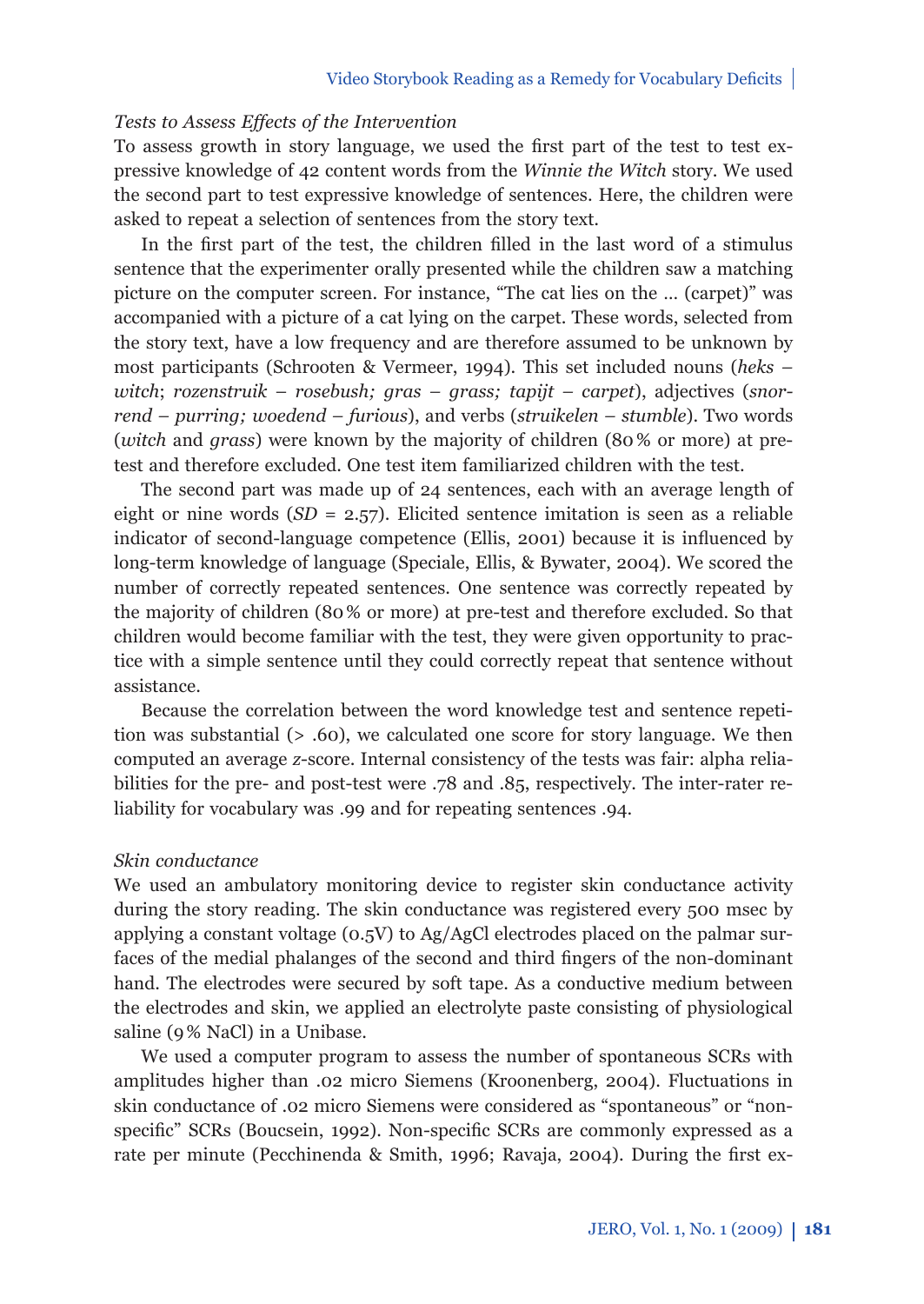periment, we started out with hand-electrodes, attached to the thenar and hypothenar eminences of the palms. Displacement of the hand-electrodes due to movement spoiled measurements in the first session, so we switched to finger-electrodes in the second session. Because there is a linear relationship between the size of an electrode and the number of non-specific SCRs (Mahon & Iacono, 1987), the results found in the first session could not be compared with results of subsequent sessions; we accordingly ignored the first session. We excluded three children from the analyses because the registration in one or more sessions was invalid as a result of mechanical problems.

# **Results**

#### *Effects of video additions*

Table 2 shows the mean scores on knowledge of story language per group. To test whether repetition of a story supports only language acquisition when video is added, we performed ANOVAs with treatment as the independent variable and story language as the dependent variable. Assumptions of normality of sampling distribution and homogeneity of variance were tested and approved. As there was no statistically significant effect of treatment on the pre-test score, we had a strong assurance that experimental conditions did not differ in a measure that could have interfered in subsequent analyses. An ANOVA with treatment as independent variable and post-test as the dependent measure revealed a statistically significant main effect for treatment,  $F(4, 101) = 4.59$ ,  $p < .002$ ,  $\eta_n^2 = .16$  (see Figure 1).

To analyze which treatments caused the overall treatment effect, we tested eight contrasts: the four treatments versus the control group; the video versus static group after one and four sessions; and effects after one session with effects after four sessions for the video and static group separately. Type I error rate was controlled by subjecting comparisons to family-wise error correction applying the Šidák-Bonferroni procedure (Keppel & Wickens, 2004). With eight comparisons at  $\alpha$  = .05 level, the individual tests were evaluated at the 0.639% level. Contrasts between the treatment groups and the control group revealed a statistically significant contrast favoring 4x video,  $F(1, 101) = 14.19$ ,  $p < .000$ ,  $\eta_n^2 = .13$ , but contrasts between the control group and 1x video, 1x static, and 4x static were not significant. No other contrasts reached significance. The contrast between  $4x$  static and 4x video was marginally significant,  $F(1, 101) = 3.68$ ,  $p < .058$ ,  $n_n^2 = .04$ , in favor of 4x video.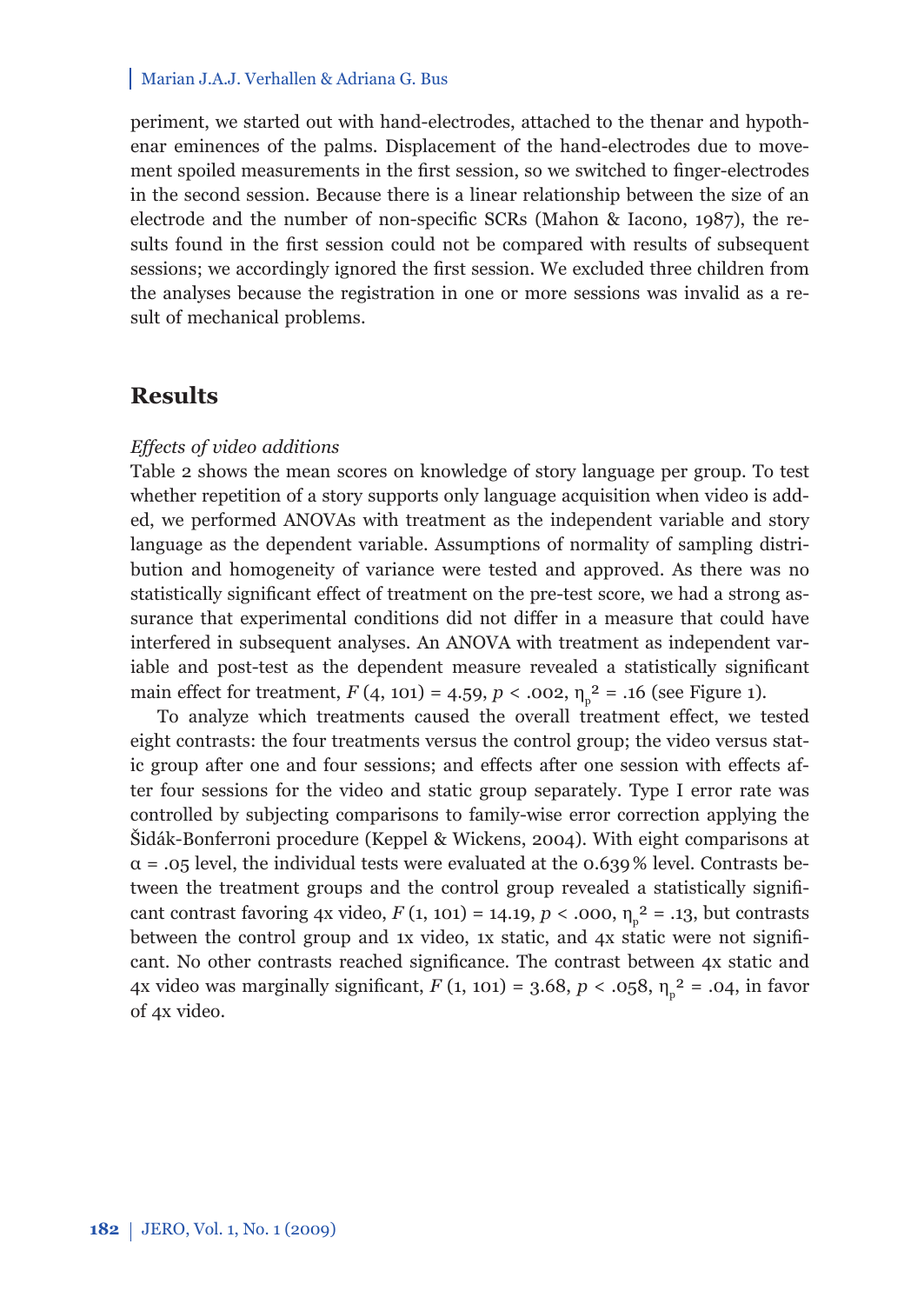



**Table 2:** Mean Scores and Standard Deviations on Tests to Measure Knowledge of Story Language in Percentages

|           |              |                 | <b>Words</b>  |               | <b>Sentences</b> | <b>Combined z-scores</b> |                 |
|-----------|--------------|-----------------|---------------|---------------|------------------|--------------------------|-----------------|
|           | $\mathsf{n}$ | Pre-test        | Post-test     | Pre-test      | Post-test        | Pre-test                 | Post-test       |
| 1x static | 23           | $11.41(5.21)^1$ | 17.39 (7.21)  | 10.02 (9.22)  | 11.15(8.58)      | $-03(0.76)$              | $-27(.66)$      |
| 4x static | 20           | 11.38(6.10)     | 20.75 (11.24) | 8.91 (12.34)  | 13.48 (12.77)    | $-0.08$ $(.87)$          | $-0.01$ $(.92)$ |
| 1x video  | 21           | 13.93 (7.36)    | 21.79 (8.70)  | 13.25 (12.41) | 18.43 (17.00)    | .32(1.03)                | .24(1.00)       |
| 4x video  | 22           | 12.95 (6.06)    | 26.76 (8.80)  | 9.88(11.56)   | 18.77 (14.10)    | .09(.85)                 | .51(.87)        |
| Control   | 20           | 8.38(4.54)      | 13.00 (7.50)  | 9.13(9.96)    | 11.09 (9.62)     | $-32(.76)$               | $-.50(.68)$     |
| Total     | 106          | 11.65(6.10)     | 20.02 (9.76)  | 10.25 (11.03) | 14.60 (12.97)    | 0.00(.87)                | $0.00$ $(.90)$  |

*Note:* 1 Standard deviations in parentheses.

### *Rate of SCRs*

Next we tested whether the SCR rate remained at the same level or changed with repetition of the story. We assumed that children would only invest mental effort in processing the story content after a few sessions if they experienced sufficient support in figuring out the meaning of the story. We performed an ANOVA with repeated measures for the second, third, and fourth sessions and by format (video versus static). For reasons explained above, we ignored the findings of the first session. In three cases, we experienced mechanical problems, resulting in 22 subjects in the video condition and 17 in the static condition. Results of the evaluation of assumptions relating to normality of sampling distribution and of homogeneity of variance were satisfactory. Table 3 shows the average rate of SCRs as a function of format and session number.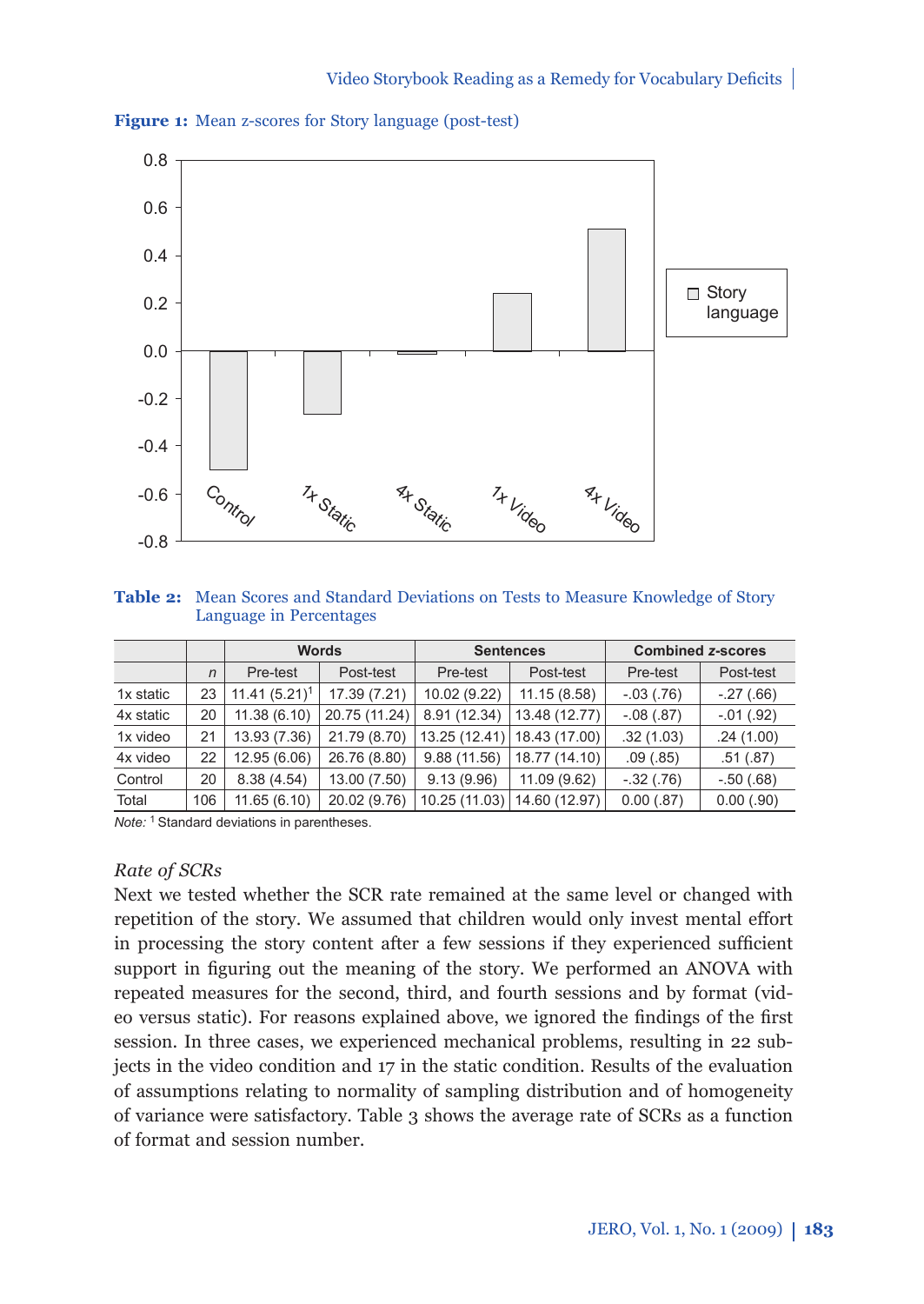| <b>Session number</b>  | <b>SCR rate</b> |            |  |  |  |
|------------------------|-----------------|------------|--|--|--|
|                        | <b>Static</b>   | Video      |  |  |  |
|                        |                 |            |  |  |  |
| Winnie the Witch 2     | $7.13(5.26)^1$  | 6.21(3.48) |  |  |  |
| Winnie the Witch 3     | 5.56(3.13)      | 6.35(3.82) |  |  |  |
| Winnie the Witch 4     | 4.40 (3.06)     | 7.09(4.17) |  |  |  |
| Winnie the Witch total | 5.69(3.22)      | 6.55(2.93) |  |  |  |

**Table 3:** Mean Rate of Skin Conductance Responses (SCRs) in the Second, Third, and Fourth Sessions  $(N = 39)$ 

*Note:* 1 Standard deviations in parentheses.

Format or session number did not cause main effects. However, the linear trend for session number varied significantly with format, as evident from the statistically significant interaction (linear) between session number and story format, *F*  $(1, 35) = 5.31, p < .03, \eta<sub>p</sub> = .13$ . This interaction was due to a slight linear increase in the video condition,  $E = 5.2 + 0.4R$ , where E is the rate of skin conductance responses (SCRs) per minute and R is repetition. By contrast there was a significant linear decrease in rate of SCRs for the static condition,  $E = 9.6 - 1.4R$  (see Figure 2). Repetition thus resulted in a stable number of spontaneous SCRs in the video condition, while the rate of spontaneous SCRs significantly declined in the static condition,  $t (df = 16) = 2.54$ ,  $p < .02$ . Three post hoc comparisons testing the difference between the video format and the static format for each session separately revealed a statistically significant difference for Session 4 (*t* ( $df = 37$ ) = 2.23, *p* < .03, two-tailed), but not for Sessions 2 and 3.



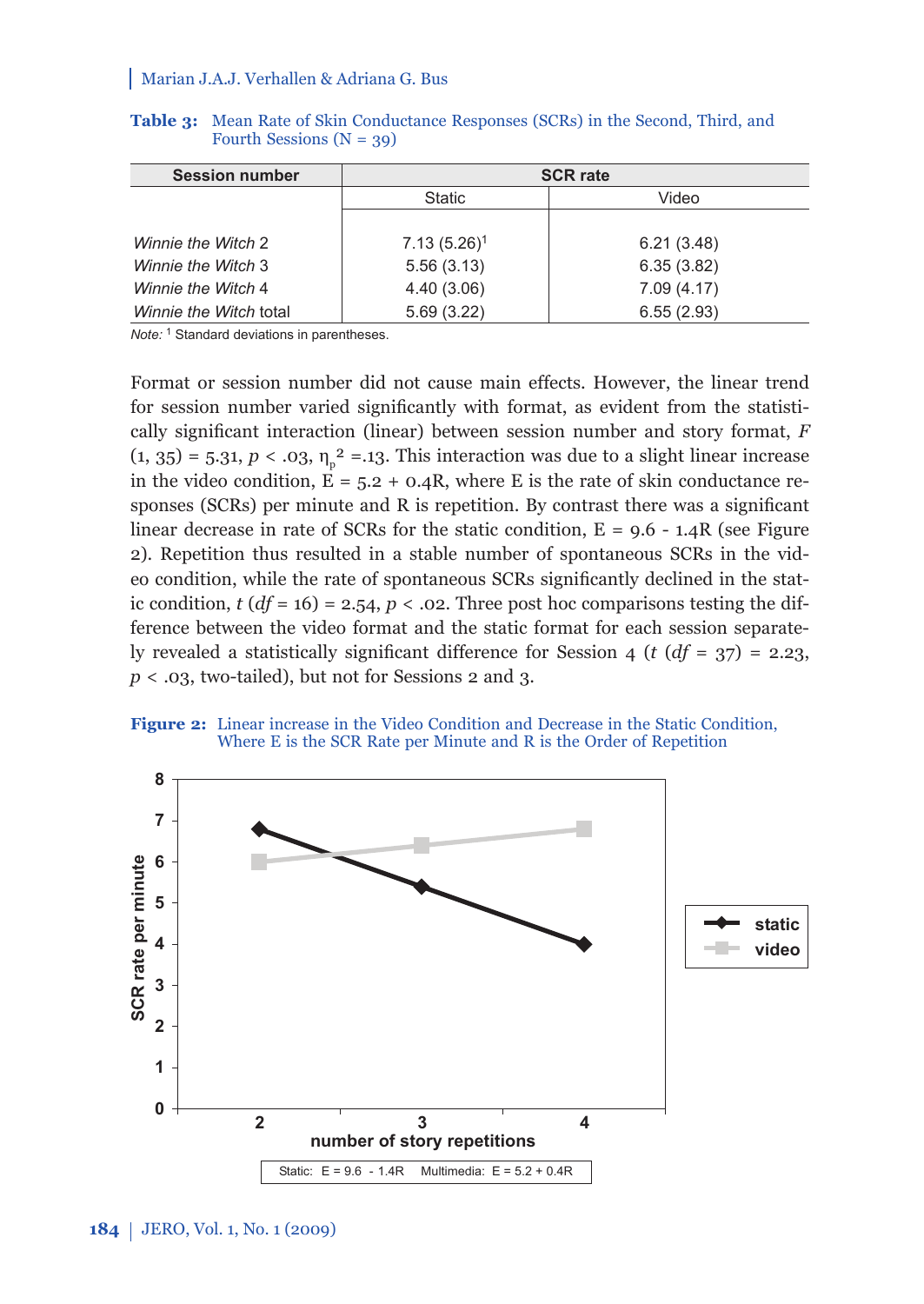This result agreed with our prediction that, in regard to the video additions, the children would retain a relatively high level of mental effort, as evidenced by skin conductance activity, when they encountered the same story time and again. A mean score of  $6-7$  SCRs per minute is quite high compared to a typical rate of  $1-3$ SCRs per minute for subjects at rest (Dawson et al., 2000). By contrast, when the children were presented with static pictures only, they seemed to lose interest after a few repetitions, as indicated by a decrease in SCR rate from 7 in the second session to 4 in the fourth session.

# *Skin conductance responsivity as mediator*

In order to test whether a sustained level of mental effort elicited by video storybooks functions as a generative mechanism through which video is able to improve vocabulary acquisition, we applied the logic of a mediational analysis. We tested whether SCR was a possible mediator between video additions and language acquisition (Baron & Kenny, 1986). The correlations in Table 4 indicate possible mediation between video and story language, with the stability of skin conductance responsivity serving as a mediator between these variables, as illustrated in Figure 1. Probably because of differential exposure to the Dutch language (Leseman et al., 2009), the Moroccan children scored, on average, higher on the story language post-test ( $r = .42$ ,  $p < .004$ , one-sided; Table 4). We therefore included ethnicity as a covariate in all regression analyses. We also tested and approved assumptions of normality of sampling distributions, linearity, homoscedasticity, and independence of residuals. We used one-sided directional tests because the predicted pattern includes specific directionality (Levin & Neumann, 1999).

|                                                  | Gender | Age     | Raven  | <b>Ethnicity</b> | Video   | Mean skin<br>conductance<br>response<br>rate | <b>Increase</b><br>in skin<br>conductance<br>response<br>rate | <b>Story</b><br>language<br>post-test |
|--------------------------------------------------|--------|---------|--------|------------------|---------|----------------------------------------------|---------------------------------------------------------------|---------------------------------------|
| Gender                                           | ---    |         |        |                  |         |                                              |                                                               |                                       |
| Age                                              | .19    | ---     |        |                  |         |                                              |                                                               |                                       |
| Raven<br>(standardized)                          | $-.24$ | .03     | ---    |                  |         |                                              |                                                               |                                       |
| Ethnicity                                        | $-.03$ | $-.35*$ | $-.17$ | ---              |         |                                              |                                                               |                                       |
| Video                                            | $-.03$ | $-.05$  | .17    | $-.03$           | ---     |                                              |                                                               |                                       |
| Mean skin<br>conductance<br>Response rate        | .22    | $-0.06$ | .15    | $-.16$           | .14     |                                              |                                                               |                                       |
| Increase in skin<br>conductance<br>Response rate | $-.20$ | .09     | .12    | $-.02$           | $.37**$ | $-0.08$                                      |                                                               |                                       |
| Story language<br>(post-test)                    | $-.12$ | $-.03$  | .11    | $.42**$          | $.27*$  | $-.31*$                                      | $.32*$                                                        | ---                                   |

#### **Table 4:** Zero-Order Correlations among Measures

*Note: N* = 39; \* *p* < .05 \*\* *p* < .01 (1-tailed).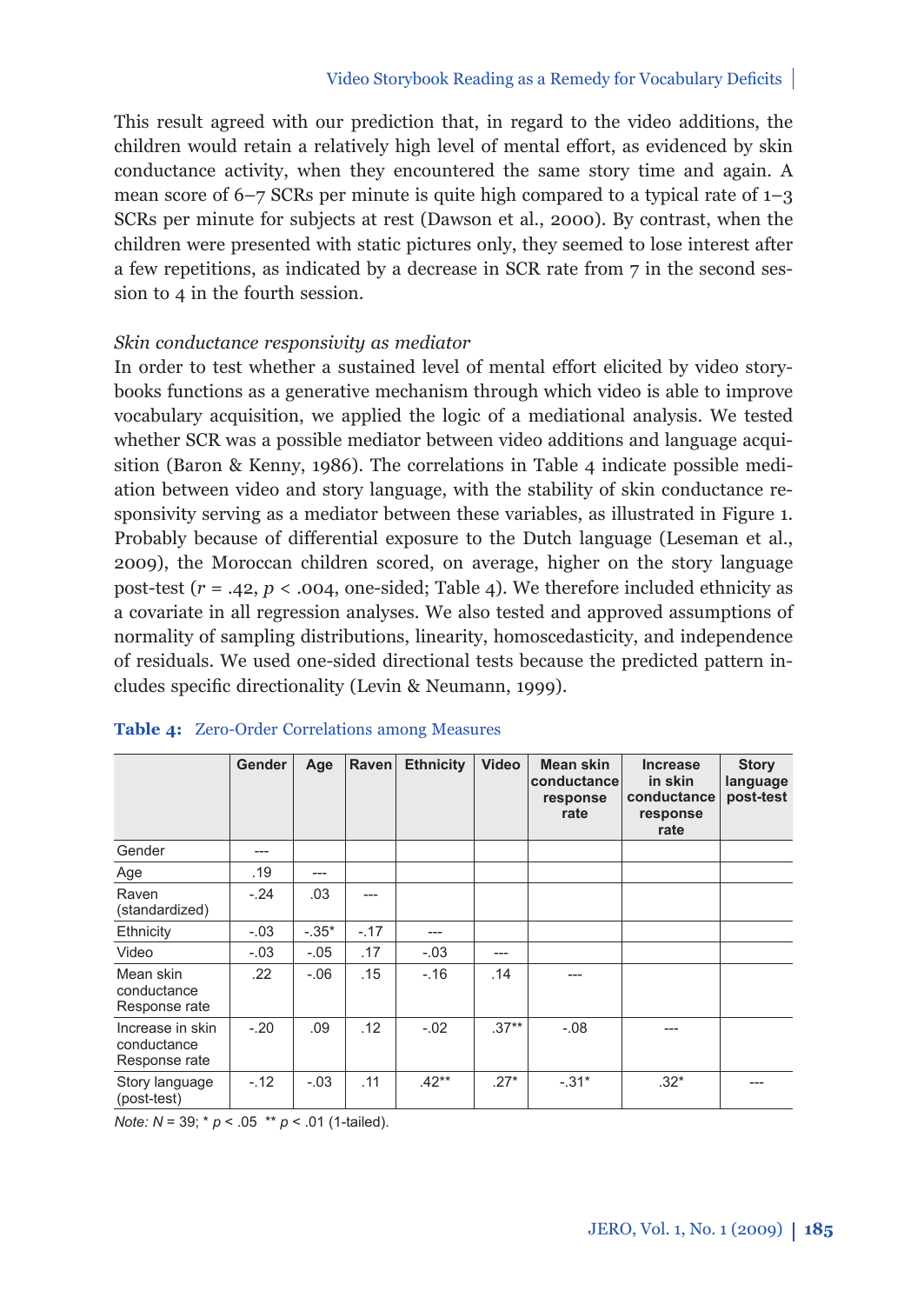In the first regression in Table  $5$ , with the mediator (SCR) as criterion (path a), video additions accounted for  $13\% (p < .05)$  of the SCR rate. When testing path b (the relationship between the mediator (SCR) and language acquisition (dependent variable)), we controlled for the effect of video because both the stability of the SCR rate and the post-test can be caused by video additions. This relationship is shown by the second regression in Table 5, where stability of skin conductance responsivity accounted for an additional  $6\%$  ( $p < .05$ ) of the unique variance in language acquisition. Because both paths a and b were statistically significant, mediation was indicated. Third, the independent variable (video) must be related to the dependent variable (language). This relationship is shown in Table 5, where video additions accounted for an additional  $8\%$  ( $p < .05$ ) of the unique variance in language. The fourth regression of Table 5 shows that the significance of video additions as a predictor of vocabulary changed from significant to non-significant when the mediator was controlled, indicating a complete mediation of stability of skin conductance responsivity (Kenny, 2005). Figure 3 summarizes these results.

| <b>Step</b>                                                                                                                             |                                                                                       | R   | $R^2$ change | $\bm{F}$ change <sup>1</sup> | Final $\beta^2$ |  |  |  |  |  |
|-----------------------------------------------------------------------------------------------------------------------------------------|---------------------------------------------------------------------------------------|-----|--------------|------------------------------|-----------------|--|--|--|--|--|
| Regression 1: Effects of video additions on increase of skin conductance response rate,<br>controlling for ethnicity                    |                                                                                       |     |              |                              |                 |  |  |  |  |  |
|                                                                                                                                         | Ethnicity                                                                             | .02 | .00          | .02                          | $-.01$          |  |  |  |  |  |
| 2                                                                                                                                       | Video                                                                                 | .37 | .13          | 5.53                         | $.37*$          |  |  |  |  |  |
| Regression 2: Effects of skin conductance response rate on story language, controlling for<br>ethnicity and video additions             |                                                                                       |     |              |                              |                 |  |  |  |  |  |
| 1                                                                                                                                       | Ethnicity                                                                             | .42 | .18          | 8.00                         | $.43**$         |  |  |  |  |  |
| 2                                                                                                                                       | Video                                                                                 | .51 | .08          | 3.74                         | .18             |  |  |  |  |  |
| 3                                                                                                                                       | Increase in skin<br>conductance<br>response rate                                      | .56 | .06          | 2.93                         | $.26*$          |  |  |  |  |  |
|                                                                                                                                         | Regression 3: Effects of video additions on story language, controlling for ethnicity |     |              |                              |                 |  |  |  |  |  |
|                                                                                                                                         | Ethnicity                                                                             | .42 | .18          | 8.00                         | $.43**$         |  |  |  |  |  |
| $\mathfrak{p}$                                                                                                                          | Video                                                                                 | .51 | .08          | 3.74                         | $.28*$          |  |  |  |  |  |
| Regression 4: Effects of video additions on story language, controlling for ethnicity and<br>increase in skin conductance response rate |                                                                                       |     |              |                              |                 |  |  |  |  |  |
| 1                                                                                                                                       | Ethnicity                                                                             | .42 | .18          | 8.00                         | $.43**$         |  |  |  |  |  |
| $\mathfrak{p}$                                                                                                                          | Increase in skin<br>conductance<br>response rate                                      | .53 | .11          | 5.29                         | $.26*$          |  |  |  |  |  |
| 3                                                                                                                                       | Video                                                                                 | .56 | .03          | 1.50                         | .18             |  |  |  |  |  |

**Table 5:** Four Hierarchical Regressions to Test the Mediation Function of Increase in Skin Conductance Response Rate

*Notes: N* = 39.

<sup>1</sup> Use of directional tests: critical value of *F* equals 2.85.

² \**p* < .05 \*\* *p* < .01 (1-tailed).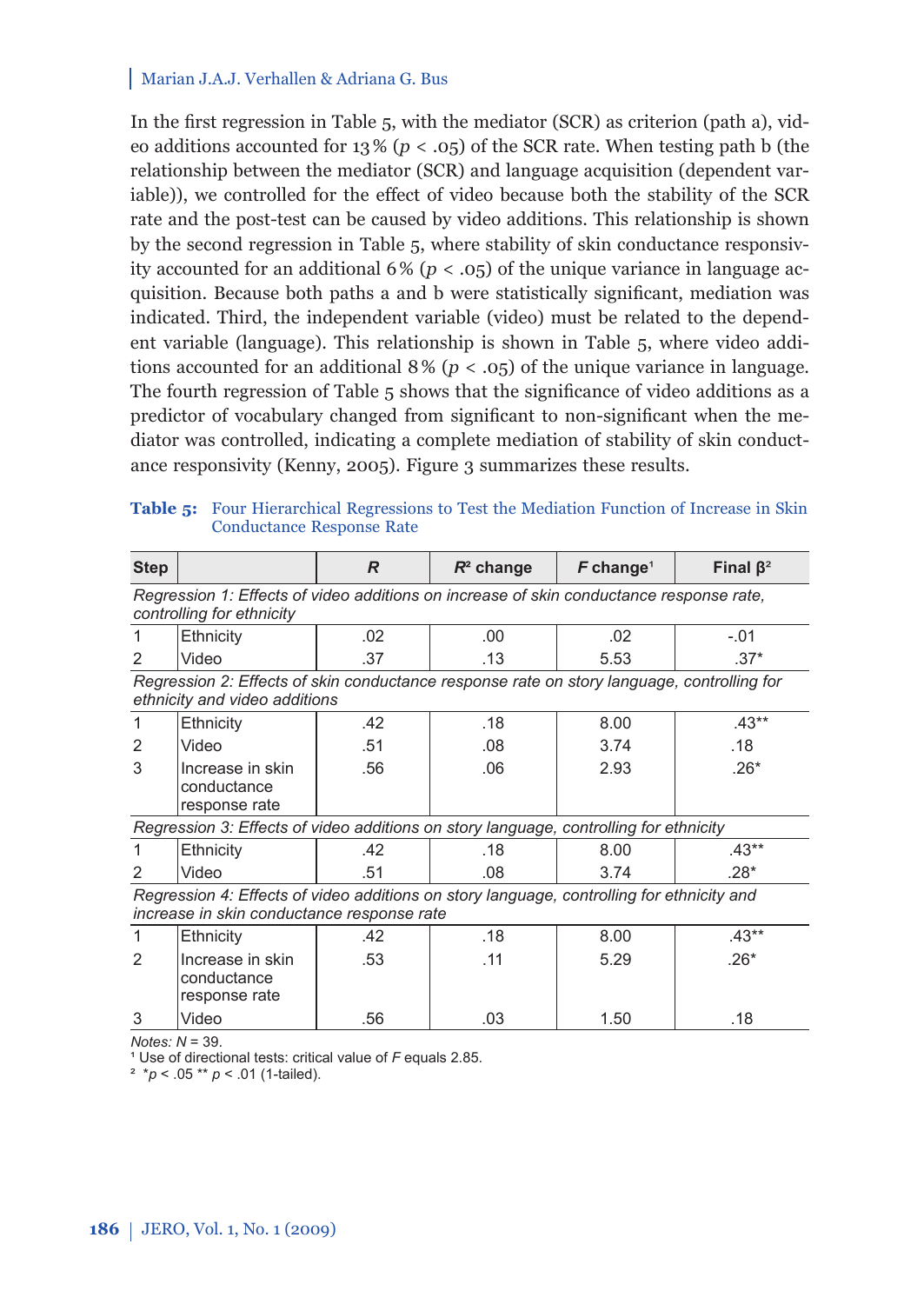



*Note:* The numbers on the arrows are standardized regression coefficients;  $* p < .05$ .

Due to the correlational nature of some data, it is possible that arousal remained at a higher level because the children's gains in story language made the story more engaging for them. To express this idea differently, the relationship between video additions and stability of skin conductance responsivity may have been mediated by story language. However, when we applied the logic of mediational analysis to story language as a possible mediator of the relationship between video and stability of skin conductance responsivity, we found no statistical support for this model. On inspecting the separate paths, we found that mediation was indeed indicated but that the significance of video additions as a predictor of stability of skin conductance responsivity did not change from significant to non-significant when story language was controlled, indicating that the relationship between stability of skin conductance responsivity and video was not mediated by familiarity with the story language.

# **Discussion**

The findings of our study make plausible the notion that second-language learners lose interest after a few replays of the same story, as is often suggested in the literature on book reading (see, for example, Leung & Pikulski, 1990). In line with this hypothesis, when the children were exposed to the digitized book version with static illustrations of *Heksenspul* (*Winnie the Witch*), their mental effort decreased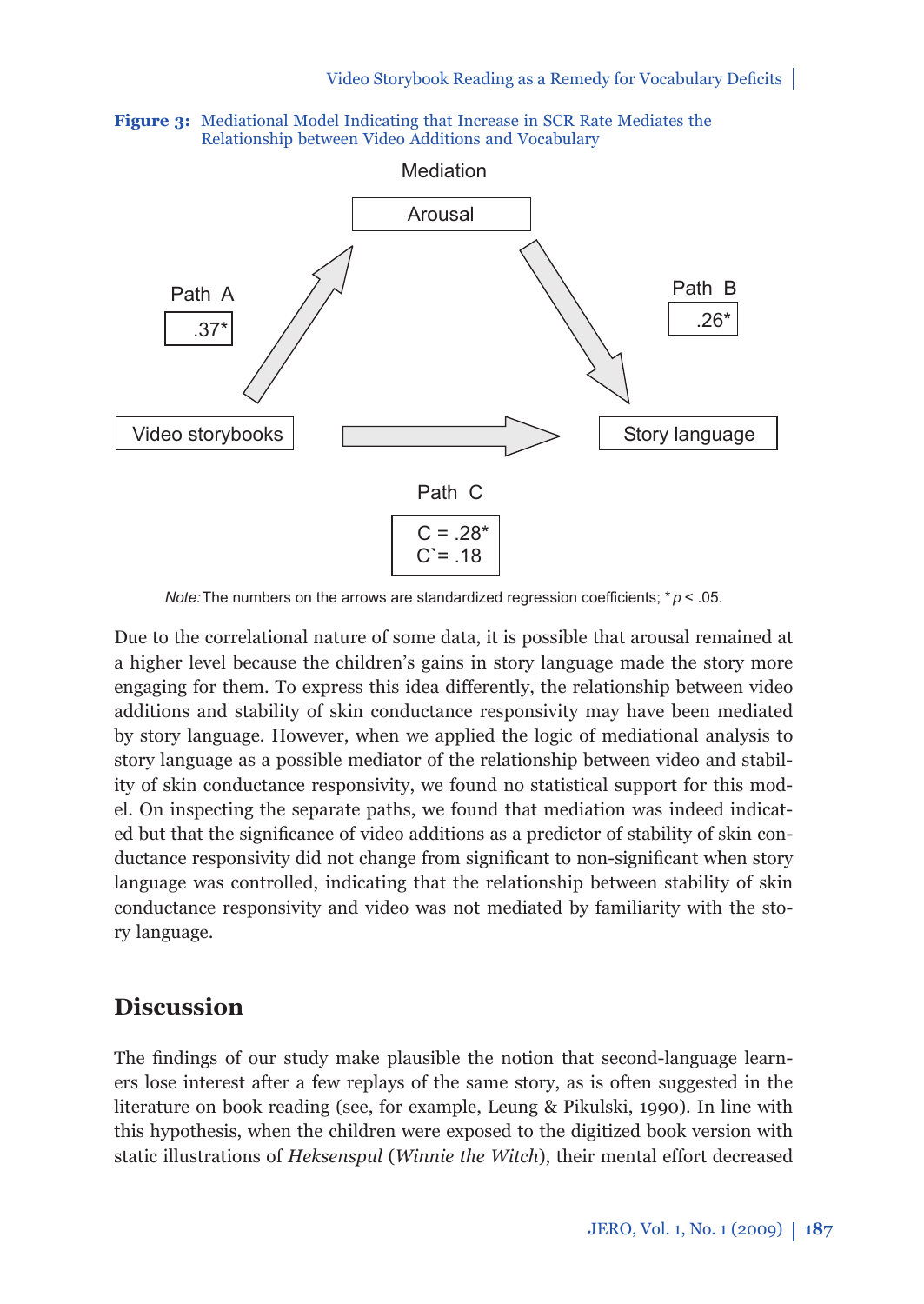with every replay. This finding may explain why these children's language did not benefit from repeated encounters. However, repetition does not, by definition, result in a gradual decrease of mental effort. A unique result of the present study is that the children's level of mental effort remained at a high level when the story included additional information sources such as video. This finding indicates that, for L2 learners, video instead of static pictures is essential (Lang, 2006). It seems a plausible assumption that the children in the video condition may have retained a higher level of mental effort because they experienced the video version as more supportive of their text comprehension than did the children exposed to the book with static illustrations.

This assumption was corroborated by the outcomes of the language tests used in this experiment; children who heard the story four times with video additions learned substantially more story language than the children who had heard the story with static pictures. It seems that when young children who have low L2 proficiency experience the available information sources as more helpful, they are more inclined to continue their efforts to figure out the meaning of text in every replay of the story, thereby improving their understanding of words and phrases. However, when non-verbal information used to support understanding of the story events is less helpful and the children are thus more dependent on the (oral) text to understand the story events, the children may cease to invest mental effort. In a similar vein, research into effects of language comprehensibility on visual attention in young children shows that televised stories, edited so that language is incomprehensible, initially elicits visual attention. However, when comprehension is found to be unattainable, there is a subsequent decrease in children's visual attention (Anderson & Lorch, 1983; Anderson et al., 1981; Pingree, 1986).

We did not find support for the hypothesis that mental effort is just a side-effect of improving story understanding. If that had been the case, the relationship between video and mental effort would have been mediated by language growth. But this assumption did not hold true. On the contrary, we found evidence for the theory that sustained mental effort resulting from a better story understanding plays an essential role in the causal chain of learning from repeated encounters with stories. Sustained mental effort mediates between video additions and linguistic understanding. Our findings match best with the so-called *active theory* that was developed to explain learning from television viewing (Anderson & Lorch, 1983; Bickham et al., 2001; Huston & Wright, 1983). In line with this theory, children continue to invest more mental effort in utilizing or processing what they see and hear when they perceive the story as more comprehensible (Crawley et al., 1999). This investment, in turn, promotes memorization of so-far unknown language. Children who comprehend the story quite well after one or two encounters would, in accordance with the *active theory*, not be expected to continue to invest mental effort after repeated encounters. We would expect that mental effort would drop after a few repetitions.

This influence of perception of comprehensibility of a story on mental effort expenditure aligns with research on the relationship between appraisals of problem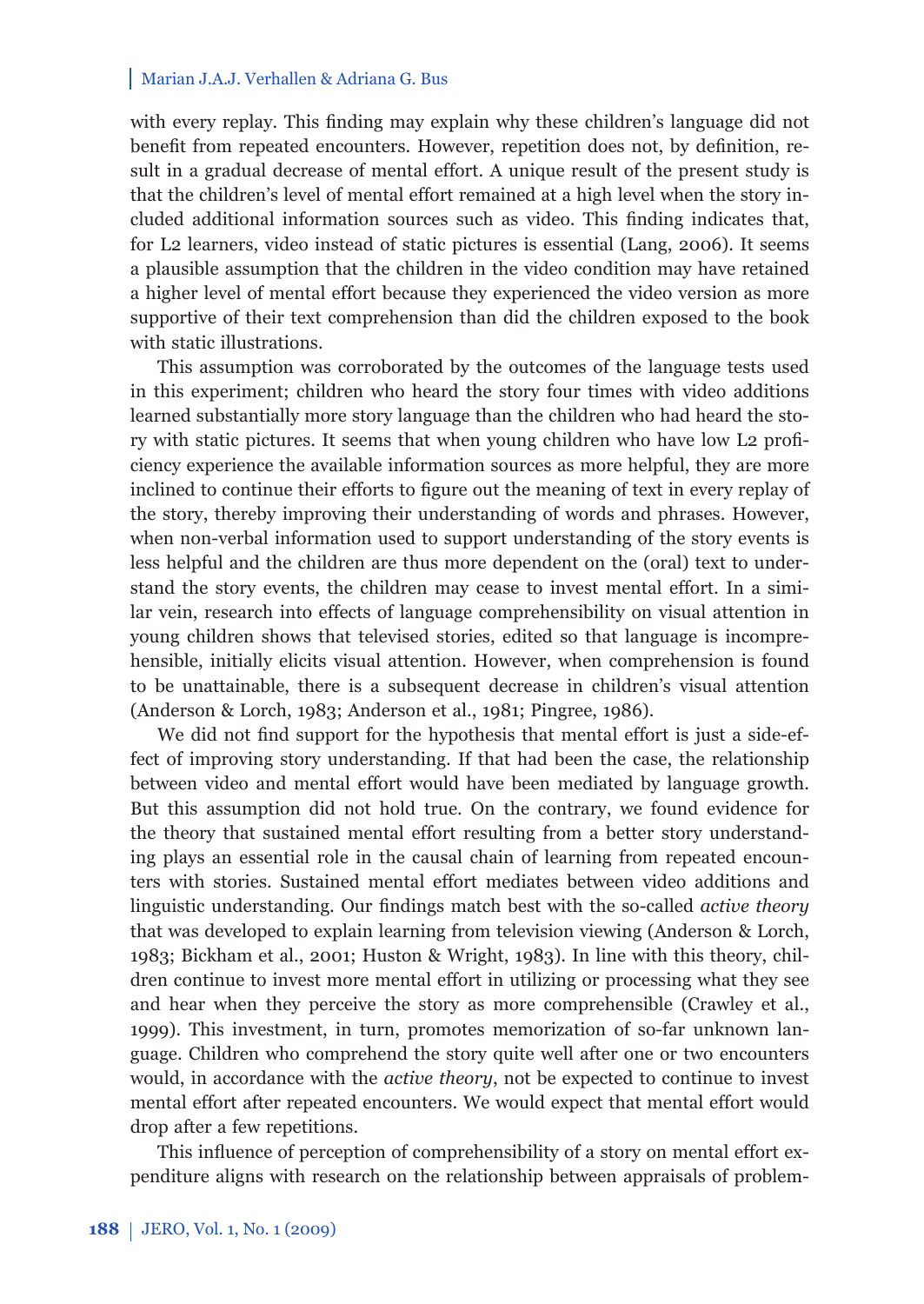focused coping potential and mental effort (Pecchinenda & Smith, 1996). In this research, the rate of SCRs significantly correlated with task performance: the rate was maintained during trials with tasks of moderate difficulty that were perceived to be attainable, but declined during tasks that were perceived as too demanding (Pecchinenda & Smith, 1996). It seems less plausible, then, that the sustained mental effort results purely from curiosity elicited by the dynamic characteristics of video. Wright and colleagues (2001) showed that television by itself is not an incentive for learning, however, comprehensibility of the content is.

Although numerous studies suggest that repeated encounters with the same story are effective, the manner in which repetition affects language acquisition has so far hardly been explored (see, for example, Bus et al., 1995; Frijters et al., 2000; Sénéchal, 1993, 1997). Our study confirms that repeated encounters with the same picture storybook are a necessary but not a sufficient prerequisite for the development of language. Repetition is stimulating on condition that the book features match children's needs by sustaining their mental efforts. When motion and camera work guide children through the images simultaneously rather than successively with the corresponding narration, then learners can engage in integrating text with sounds and moving images. This result suggests that sometimes learning might be enhanced more through media that are "easy" and less by media that are more "tough," such as traditional picture storybooks (Neuman, 2009).

In the very same way, repeated parent-child book sharing may be effective because an adult sensitive to children's needs keeps them interested and attentive by pointing at the picture or adding other clarifications, thereby promoting learning. Note that because book reading at home and in school may not always fulfill these requirements, children may lose interest similar to our subjects in the static book condition. Video in digitized storybooks may solve such problems. Note also that the present findings hold true for children with numerous gaps in their text understanding, as the participants in our study were unfamiliar with about 10 % of all words in the story text, a percentage comprising a very substantial part of the story vocabulary. We can imagine that children become less dependent on external support when gaps in their text understanding are fewer.

In summary, the assumption that story repetition is an effective strategy (see, for example, Biemiller & Boote, 2006) is supported but also nuanced by the present pattern of results. The fact that just repeating a story was not sufficient to advance vocabulary among this group of children with low L2 proficiency is a remarkable finding. Repeated encounters with the same story only affected language acquisition when the children continued to invest mental efforts in understanding the story text. What these findings tell us is that stories must have an appeal to children that motivates them again and again with every replay. Or, to word this claim another way, the non-verbal presentation of the story must be of such high quality that children perceive the story to be comprehensible even when they experience many gaps in the story text.

The surplus value of video storybooks, then, is not that they add new media. Rather, the deciding factor is the helpfulness of these additional information sourc-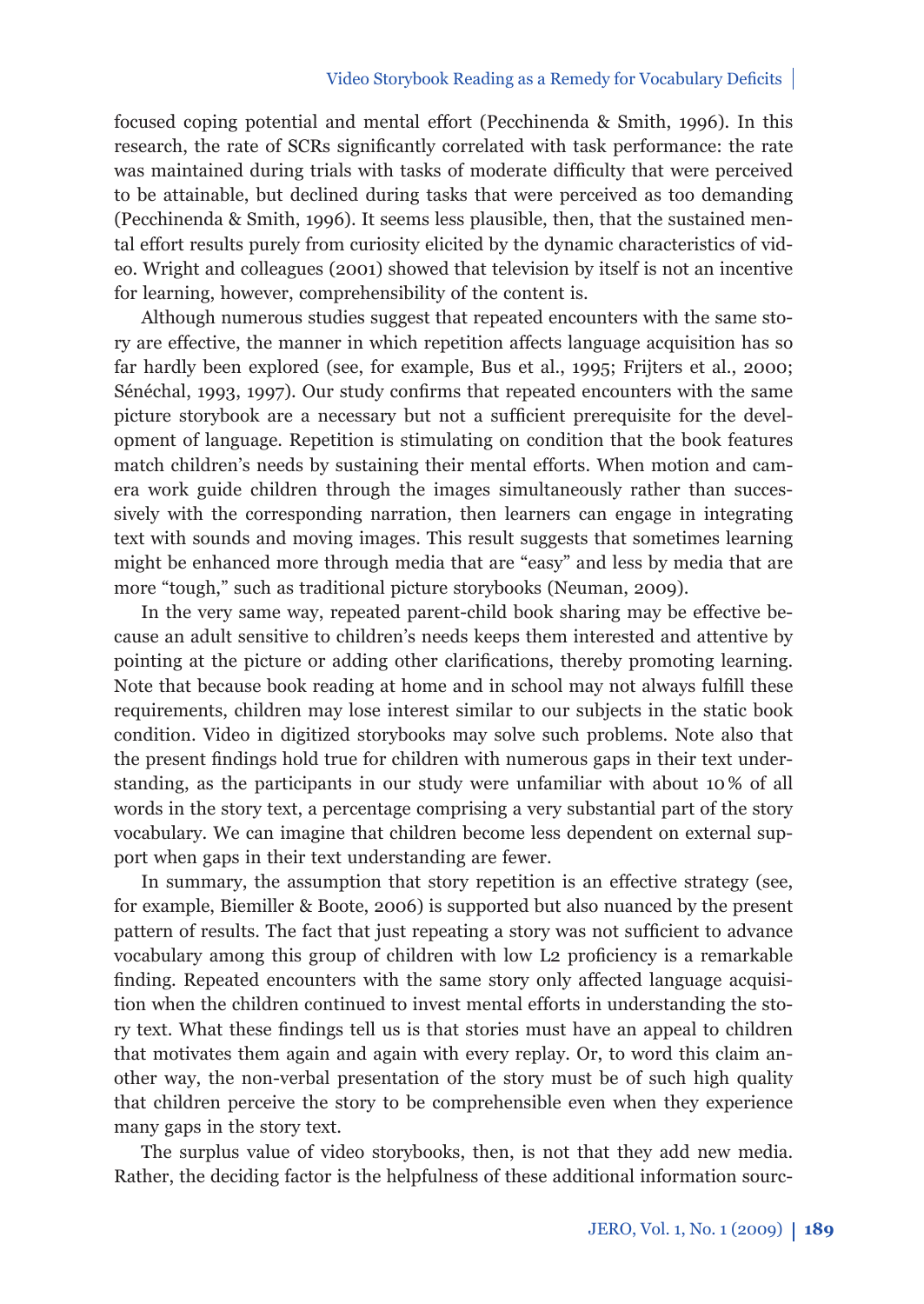es. For this reason, the quality of video stories has to comply with the strictest requirements. Those designing video storybooks should set story content and not the entertainment value as the main source of inspiration. Moreover, they should have as a priority adding visual information congruent with the story text and using cinematic techniques such as zoom to guide children's attention to important visual information, thereby making the story more understandable. They should not add incongruent animations that may distract children's attention (Labbo & Kuhn, 2000). Understanding more of the story is essential for language expansion because it provides a helpful context within which to derive the meanings of unfamiliar words.

# **Limitations and Future Directions**

It is important to remember that the present results apply to kindergarten children who, in comparison to their peers, lag behind in understanding the language of teaching and so are at great risk of developing a reading problem at school. Even though we did not compare groups of children differing in risk status, we consider as a plausible assumption the notion that (especially) children with relatively low L2 proficiency need extra sources of information in the form of video to sustain engagement. However, this assumption has not been tested by contrasting children at risk of reading failure with children not at risk of reading failure. We could expect less pronounced results in average groups because these children are less dependent on scaffolding for understanding the story text. For now, it is important to conclude that the additional information available in video stories seems to stimulate at-risk children to sustain a high level of mental effort, thus enabling these children to profit from repeated encounters with age-appropriate stories. We also emphasize that these findings relate to a substantial part (about  $18\%$ ) of the primary school population in the Netherlands.

Note also that several pieces of the puzzle are still missing. While we can assume that temporal contiguity may enable children to build referential connections between verbal and non-verbal representations, thus stimulating learning from repeated encounters with the story, we do not yet have a direct test of this presumption. However, if this assumption is correct, we may, for instance, expect that overall eye fixations are more to the point with video stories than with static stories.

In this study, we focused on children most in need of remediation. Future studies should be designed to test if similar effects can be found in groups differing in risk status.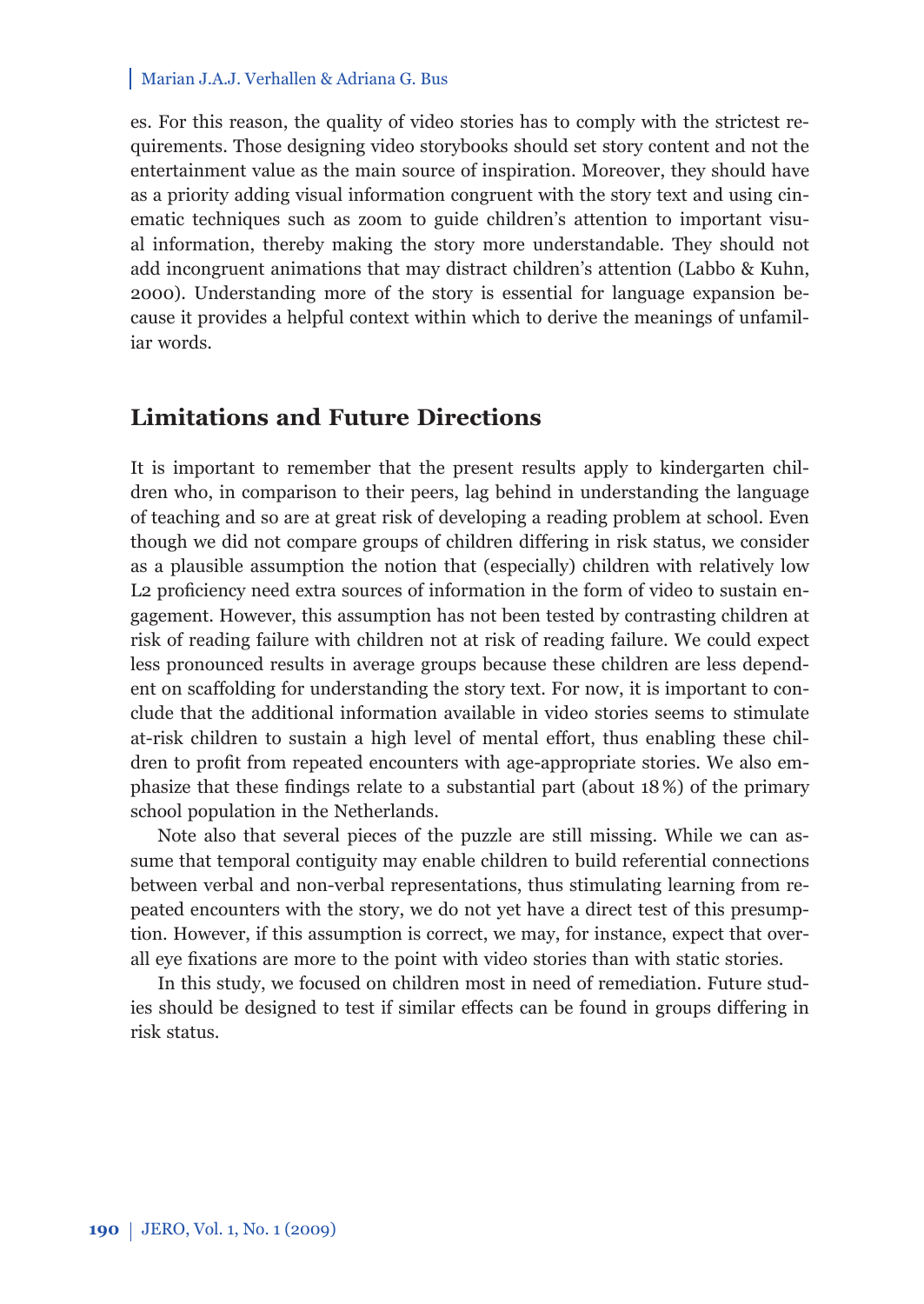# **Summary and Practical Implications**

The findings of this study add new evidence to the theory that, by letting kindergarten children interact repeatedly with video storybooks, teachers have a powerful tool at their disposal to stimulate young children's academic language, a precursor to their becoming proficient readers. The most important finding of the study is that video storybooks – a way of presenting stories in this computer era that is growing in importance – support repeated encounters with stories because they seem better able than static stories to preserve mental effort. Reduction in mental effort as the story is repeated (a plausible side-effect of repeating the same static story time after time) poses less of a threat to video storybooks probably because children's appraisals of coping potential remain at a higher level. Video storybooks are sufficiently engaging for young L2 children at risk to keep them attentive even when they fail to understand (parts of) the text in age-appropriate stories, a result supporting the use of computer technology in pre- and early school education.

Of course, book sharing with an adult may produce similar or even better results (Bus, 2001), but high-quality support is often not available in school or at home (see, for example, Bus, Leseman, & Keultjes, 2000). As yet, the position of computer technology in classrooms is of minor importance and video storybooks are seldom part of the curriculum, even though computers are winning ground in preschools and kindergartens. The present finding that kindergarten children at risk show more spontaneous investment in understanding video stories argues for a cultural shift. These media may be assets rather than liabilities, giving new possibilities to kindergarten children who, in comparison to their L1 peers, lag behind in language proficiency and are at great risk of developing a reading problem at school (Tyner, 1998). The pleasure children experience because of their successful encounters with the video storybooks may positively influence their stance toward reading in subsequent years (Baker, Scher, & Mackler, 1997)

# **References**

- Anderson, J., Anderson, A., Lynch, J., & Shapiro, J. (2003). Storybook reading in a multicultural society: Critical perspectives. In A. van Kleeck, S.A. Stahl, & E.B. Bauer (Eds.), *On reading books to children*: *Parents and teachers* (pp. 203–230). Mahwah, NJ: Lawrence Erlbaum.
- Anderson, D.R., & Lorch, E.P. (1983). Looking at television: Action or reaction? In J. Bryant, & D.R. Anderson (Eds.), *Children's understanding of television: Research on attention and comprehension* (pp. 1–33). New York: Academic Press.
- Anderson, D.R., Lorch, E.P., Field, D.E., & Sanders, J. (1981). The effects of TV program comprehensibility on preschool children's visual attention. *Child Development*, *52*, 151–157.
- Anderson, D.R., Lorch, E.P., Smith, R., Bradford, R., & Levin, S.R. (1981). The effects of peer presence on preschool children's television viewing behavior. *Developmental Psychology*, *17*, 446–453.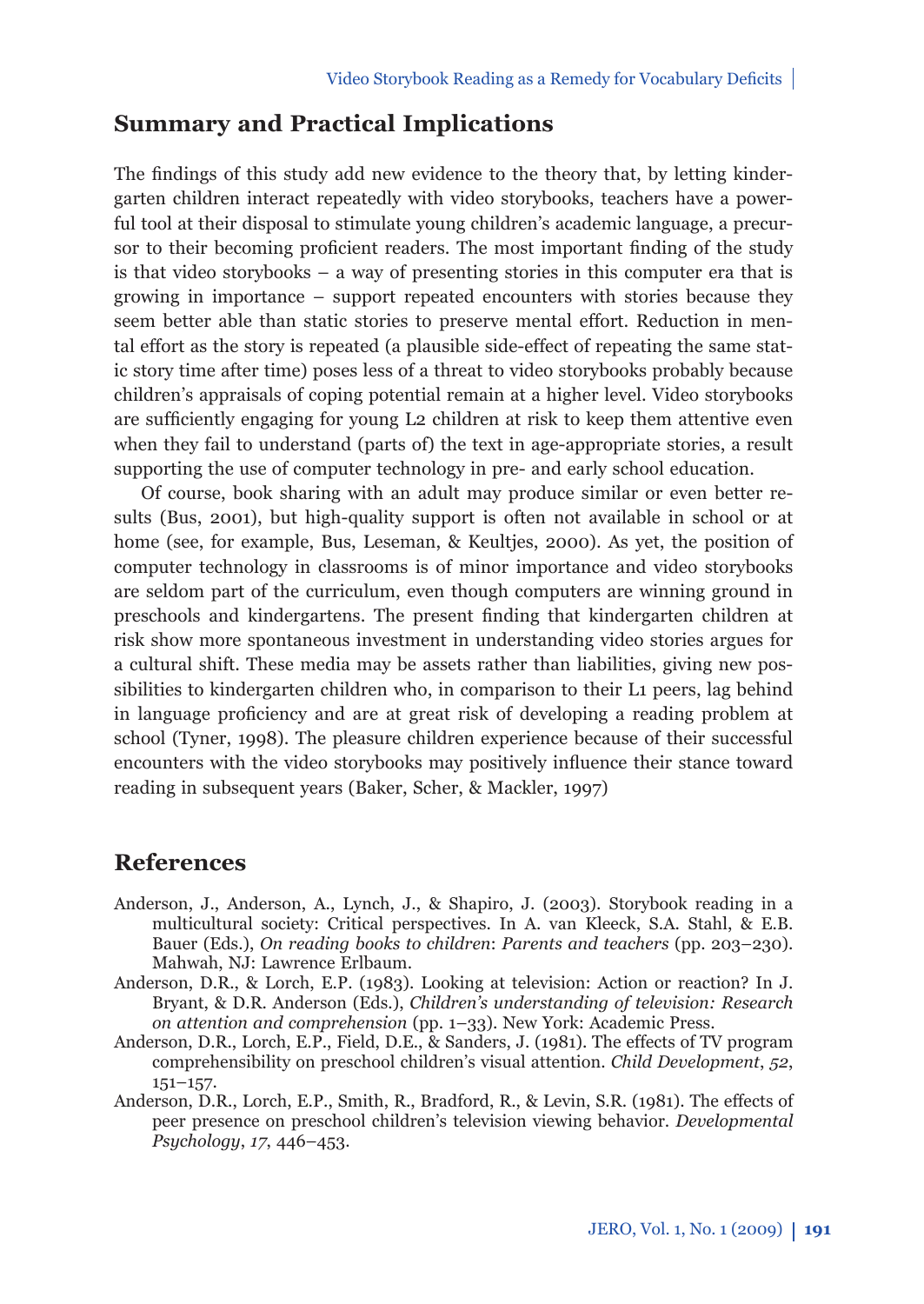- Baker, L., Scher, D., & Mackler, K. (1997). Home and family influences on motivations for reading. *Educational Psychologist*, *32*, 69–82.
- Baron, R.M., & Kenny, D.A. (1986). The moderator mediator variable distinction in social psychological research: Conceptual, strategic, and statistical considerations. *Journal of Personality and Social Psychology*, *51*, 1173–1182.
- Beentjes, J.W.J., & Van de Voort, T.H.A. (1993). Television viewing versus reading: Mental effort, retention, and inferential learning. *Communication Education*, *42*, 191–205.
- Bickham, D.S., Wright, J.C., & Huston, A.C. (2001). Attention, comprehension, and the educational infl uences of television. In D.G. Singer & J.L. Singer (Eds.), *Handbook of children and the media* (pp. 101–120). Thousand Oaks, CA: Sage.
- Biemiller, A., & Boote, C. (2006). An effective way for building meaning vocabulary in primary grades. *Journal of Educational Psychology*, *98,* 44–62.
- Blok, H. (1999). Reading to young children in educational settings: A meta-analysis of recent research. *Language Learning*, *49*, 343–371.
- Bosker, R.J., & Guldemond, H. (2004). *Een herijking van de gewichtenregeling* (*A review of the weighting system*). Groningen: GION Instituut voor Onderzoek van Onderwijs, Opvoeding en Ontwikkeling RU Groningen.
- Boucsein, W. (1992). *Electrodermal activity*. New York: Plenum Press.
- Britton, B.K., Muth, K.D., & Glynn, S.M. (1986). Effects of text organization on memory: Test of a cognitive effort hypothesis with limited exposure time. *Discourse Processes*, *9*, 475–487.
- Britton, B.K., Westbrook, R.D., & Holdredge, T.S. (1978). Reading and cognitive capacity usage: Effects of text difficulty. *Journal of Experimental Psychology*, 4, 582-591.
- Broekhof, K. (2006). Een boekintroductie zonder boek: bibliothecarissen aan de slag met de Taallijn. *Leeskraam*, *3*.
- Bus, A.G. (2001). Early book reading in the family: A route to literacy. In S. Neuman & D. Dickinson (Eds.), *Handbook on research in early literacy* (pp. 179–191). New York: Guilford Publications.
- Bus, A.G., Leseman, P.P.M., & Keultjes, P. (2000). Joint book reading across cultures: A comparison of Surinamese-Dutch, Turkish-Dutch, and Dutch parent-child dyads. *Journal of Literacy Research*, *32*, 53–76.
- Bus, A.G., van IJzendoorn, M.H., & Pellegrini, A.D. (1995). Storybook reading makes for success in learning to read: A meta-analysis on intergenerational transmission of literacy. *Review of Educational Research*, *65*, 1–21.
- Calvert, S.L., Huston, A.C., Watkins, B.A., & Wright, J.C. (1982). The relation between selective attention to television forms and children's comprehension of content. *Child Development*, *53*, 601–610.
- Carpenter, F., & Haddan, E.E. (1966). *Effects of liked and disliked teachers on student behavior*. Ann Arbor, MI: University of Michigan. (ERIC Document Reproduction Service No. ED 010 375)
- Cennamo, K.S. (1993). Learning from video: Factors influencing learners' preconceptions and invested mental effort. *Educational Technology Research and Development*, *41*, 33–45.
- Central Bureau of Statistics (CBS). (2008, July). *Kerncijfers*. Retrieved July 3, 2008, from http://www.cbs.nl/nl-NL/menu/cijfers/kerncijfers/default.htm.
- CITO (Dutch Organization for Test Development). (1996). *Taal voor kleuters OK* (*CITO Language Test for Kindergarten Children*). Arnhem: Author.
- Clariana, R.B. (1989). Galvanic skin response biosensor. *Journal of Computers in Mathematics and Science Teaching*, *8*, 43–45.
- Clariana, R.B. (1992, February). *Media research with a galvanic skin response biosensor*. Paper presented at the Annual Convention of the Association for Educational Communications and Technology (AECT), Washington, DC.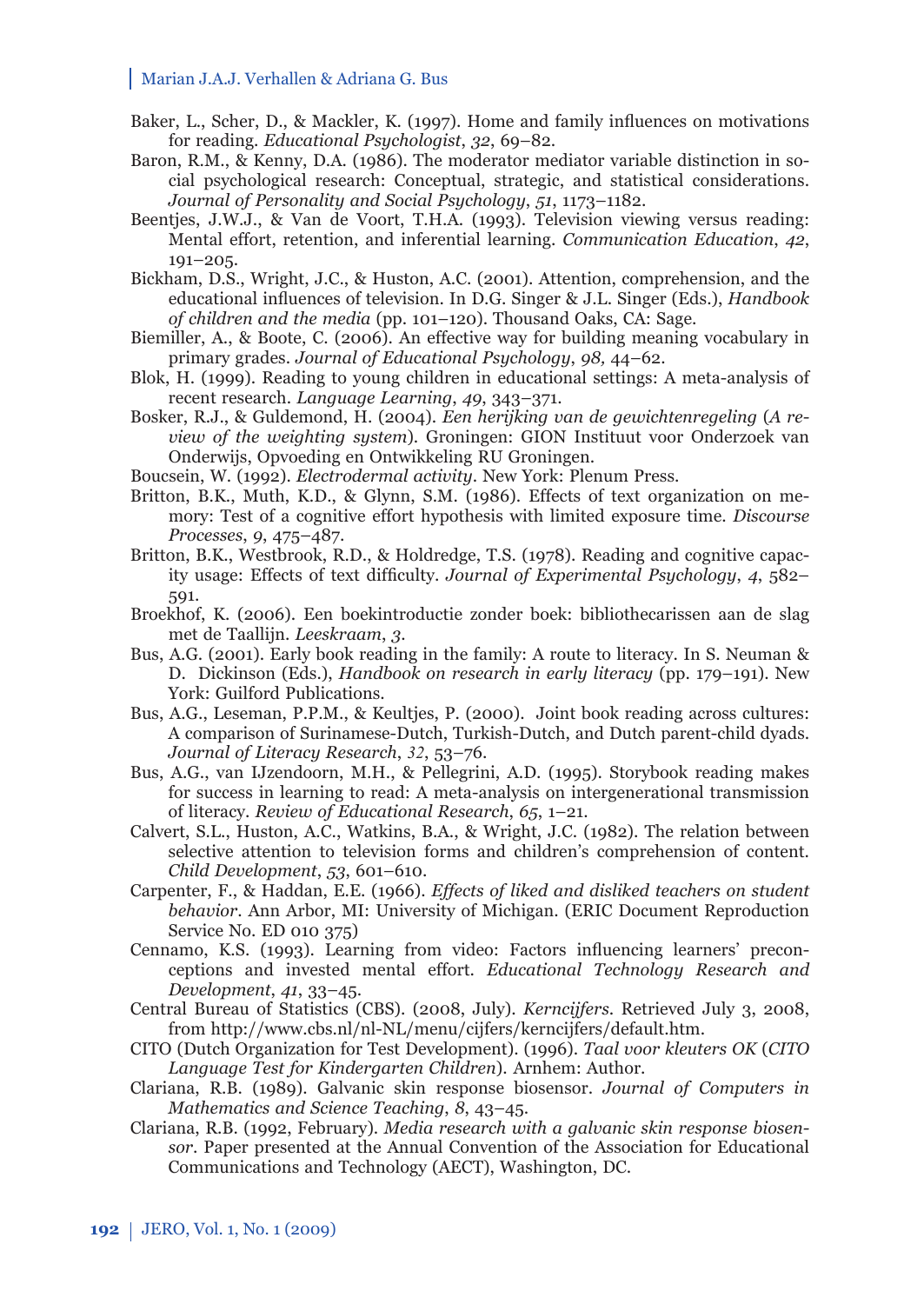- Clariana, R.B., & Schultz, C.W. (1991, February). *Rate of lesson completion in computer-based instruction: The effects of progress reports on students' different ability*. Paper presented at the Annual Meeting of the Association for Educational Communications and Technology (AECT), Orlando, FL.
- Clark, E.V. (1993). *The lexicon in acquisition*. New York: Cambridge University Press.
- Collins, M. (2005). IRA outstanding dissertation award for 2005: ESL preschoolers' English vocabulary acquisition from storybook reading. *Reading Research Quarterly*, *40*, 406–408.
- Crawley, A.M., Anderson, D.R., Wilder, A., Williams, M., & Santomero, A. (1999). Effects of repeated exposures to a single episode of the television program *Blue's Clues* on the viewing behaviors and comprehension of preschool children. *Journal of Educational Psychology*, 91, 630–637.
- Dawson, M.D., Schell, A.M., & Filion, D.L. (1990). In J.T. Cacioppo & L.G. Tassinary (Eds.), *Principles of psychophysiology: Physical, social and inferential elements* (pp. 295–324). New York: Cambridge University Press.
- Dawson, M.D., Schell, A.M., & Filion, D.L. (2000). The electrodermal system. In J.T. Cacioppo, L.G. Tassinary, & G.G. Berntson (Eds.), *Handbook of psychophysiology* (pp. 200–223). Cambridge: Cambridge University Press.
- de Jong, M.T., & Bus, A.G. (2002). Quality of book-reading matters for emergent readers: An experiment with the same book in a regular or electronic format. *Journal of Educational Psychology*, *94*, 145–155.
- de Jong, M.T., & Bus, A.G. (2004). The efficacy of electronic books in fostering kindergarten children's emergent story understanding. *Reading Research Quarterly*, *39*, 378–393.
- De Temple, J., & Snow, C.E. (2003). Learning words from books. In A. van Kleeck, S.A. Stahl, & E.B. Bauer (Eds.), *On reading books to children*: *Parents and teachers*  (pp. 16–36). Mahwah, NJ: Lawrence Erlbaum.
- Delpit, L. (1995). *Other people's children: Cultural conflict in the classroom*. New York: New Press.
- Detenber, B.H., Simons, R.F., & Bennett, G.G. (1998). Roll 'em! The effects of picture motion on emotional responses. *Journal of Broadcasting and Electronic Media*, *21*, 112–126.
- Dubois, M., & Vial, I. (2000). Multimedia design: The effects of relating multimodal information. *Journal of Computer Assisted Learning*, *16*, 157–165.
- Ellis, R. (2001). Memory for language. In P. Robinson (Ed.), *Cognition and second language instruction* (pp. 33–68). Cambridge: Cambridge University Press.
- Fahrenberg, J., & Foerster, F. (1982). Covariation and consistency of activation parameters. *Biological Psychology*, *15*, 151–169.
- Field, D.E., & Anderson, D.R. (1985). Instruction and modality effects on children's television attention and comprehension. *Journal of Educational Psychology*, *77*, 91– 100.
- Frijters, J.C., Barron, R.W., & Brunello, M. (2000). Direct or mediated influences of home literacy and literacy interest on prereaders' oral vocabulary and early written language skill. *Journal of Educational Psychology*, *92*, 466–477.
- Garcia, G. E., & Godina, H. (1994, December). *Bilingual children's participation in classroom literacy activities: "Once upon a time" and its alternatives*. Paper presented at the annual meeting of the National Reading Conference, San Diego, CA.
- Geiger, S. (1993). Revealing the black box: Information processing and media effects. *Journal of Communication*, *43*, 42–50.
- Ginns, P. (2006). Integrating information: A meta-analysis of the spatial contiguity and temporal contiguity effects. *Learning and Instruction*, *16*, 511–525.
- Grimes, T. (1990). Audio-video correspondence and its role in attention and memory. *Educational Technology Research and Development*, *38*, 15–25.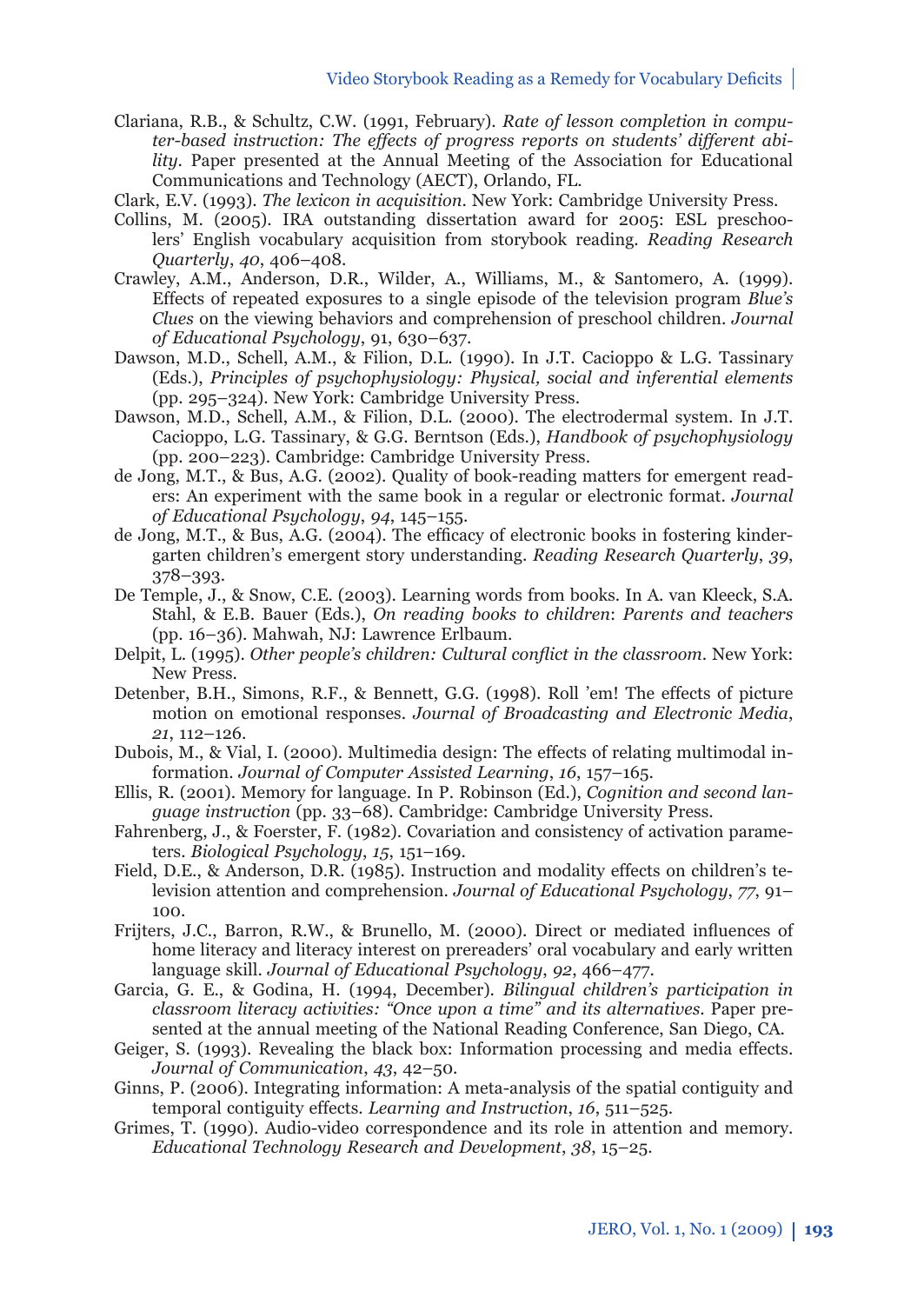- Hartman, F.R. (1961). Single and multi-channel communication: A review of research and a proposed model. *AV Communication Review*, *9*, 235–262.
- Heath, A.F., Rothon, C., & Kilpi, E. (2008). The second generation in Western Europe: Education, unemployment, and occupational attainment. *The Annual Review of Sociology*, *34*, 211–235.
- Höffler, T.N., & Leutner, D. (2007). Instructional animation versus static pictures: A meta-analysis. *Learning and Instruction*, *17*, 722–738.
- Huston, A., & Wright, J. (1983). Children's processing of television: The informative functions of formal features. In J. Bryant & D.R. Anderson (Eds.), *Children's understanding of television: Research on attention and comprehension* (pp. 35–68). New York: Academic Press.
- Juel, C. (2006). The impact of early school experiences on initial reading. In D.K. Dickinson, & S.B. Neuman (Eds.), *Handbook of early literacy research* (Vol. 2) (pp. 410–426). New York: The Guilford Press.
- Karweit, N., & Wasik, B.A. (1996). The effects of story reading programs on literacy and language development of disadvantaged preschoolers. *Journal of Education for Students Placed at Risk*, 1, 319–348.
- Kenny, D.A. (2005). Mediation. In B.S. Everitt, & D.C. Howell, *Encyclopedia of statistics in behavioral science* (Vol. 3) (pp. 1194–1198). New York: Wiley.
- Keppel, G., & Wickens, T.D. (2004). *Design and analysis. A researcher's handbook* (4th ed.). Upper Saddle River, NJ: Pearson Prentice Hall.
- Kroonenberg, P.M. (2004). *PeakDetect*. Leiden: Leiden University.
- Labbo, L.D., & Kuhn, M.R. (2000). Weaving chains of affect and cognition: A young child's understanding of CD-ROM talking books. *Journal of Literacy Research*, *32*, 187–210.
- Lang, A. (2006). Using the limited capacity model of motivated mediated message processing (LC4MP) to design effective cancer communication messages. *Journal of Communication*, *56*, 57–80.
- Leseman, P.P.M., Mayo, A.Y., & Scheele, A.F. (2009). Old and new media in the lives of young disadvantaged bilingual children. In A.G. Bus, & S.B. Neuman (Eds.), *Multimedia and Literacy Development: Improving Achievement for Young Learners* (pp. 135-150)*.* New York: Routledge Education; Taylor & Francis Group.
- Leung, C.B., & Pikulski, J.J. (1990). Incidental learning of word meanings by kindergarten and first-grade children through repeated read aloud events. *National Reading Conference Yearbook*, *39*, 231–239.
- Levin, J.R., & Neumann, E. (1999). Testing for predicted patterns: When interest in the whole is greater than in some of its parts. *Psychological Methods*, *4*, 44–57.
- Lorch, E.P., Anderson, D.R., & Levin, S.R. (1979). The relationship between visual attention and children's comprehension of television. *Child Development*, *50*, 722– 727.
- Lorch, E.P., & Castle, V.J. (1997). Preschool children's attention to television: Visual attention and probe response time. *Journal of Experimental Child Psychology*, *66*, 111–127.
- Mahon, M.L., & Iacono, W.G. (1987). Another look at the relationship of electrodermal activity to electrode contact area. *Psychophysiology*, *24*, 216–222.
- Meadowcraft, J.M., & Reeves, B. (1989). Influence of story schema development on children's attention to television. *Communication Research*, *16*, 352–374.
- Meshkati, N., & Loewenthal, A. (1988). An eclectic and critical review of four primary mental workload assessment methods: A quick guide for developing a comprehensive model. In P.A. Hancock, & N. Meshkati (Eds.), *Human mental workload* (pp. 251–267). Amsterdam: North-Holland.
- Neuman, S.B. (1997). Television as a learning environment: A theory of synergy. In J. Flood, S. Brice Heath, & D. Lapp (Eds.), *Handbook of research on teaching liter-*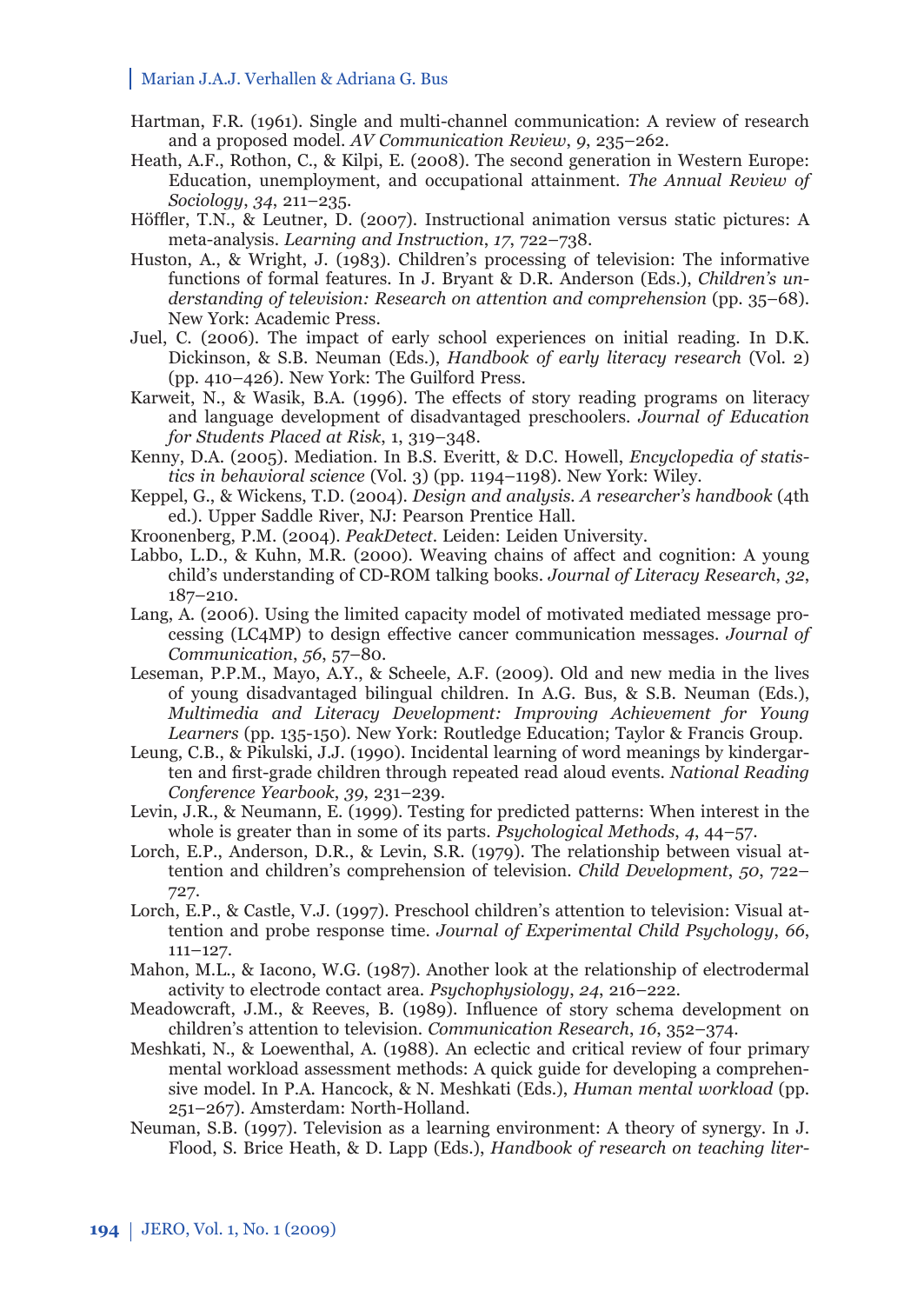*acy through the communicative and visual arts* (pp. 15–30). New York: Simon & Schuster.

- Neuman, S.B. (2009). The case for multimedia presentations in learning: A theory of synergy. In A.G. Bus, & S.B. Neuman (Eds.), *Multimedia and literacy development: Improving achievement for young learners* (pp. 44–56)*.* New York: Taylor & Francis.
- Ninio, A., & Bruner, J. (1978). The achievement and antecedents of labeling. *Journal of Child Language*, *5*, 1–15.
- Paas, F., Tuovin, J.E., Tabbers, H., & Van Gerven, P.W.M. (2003). Cognitive load measurement as a means to advance cognitive load theory. *Educational Psychology*, *38*(1), 63–71.
- Pecchinenda, A., & Smith, C.A. (1996). The affective significance of skin conductance activity during a difficult problem-solving task. *Cognition and Emotion, 10, 481–* 503.
- Peeck, J. (1993). Increasing picture effects in learning from illustrated text. *Learning and Instruction*, *3*, 227–238.
- Penno, J.F., Wilkinson, A.G., & Moore, D.W. (2002). Vocabulary acquisition from teacher explanation and repeated listening to stories: Do they overcome the Matthew effect? *Journal of Educational Psychology*, *94*, 23–33.
- Pingree, S. (1986). Children's activity and television comprehensibility. *Communication Research*, *13*, 239–256.
- Ravaja, N. (2004). Contributions of psychophysiology to media research: Review and recommendations. *Media Psychology*, *6*, 193–235.
- Reed, W.M., Burton, J.K., & Kelly, P.P. (1985). The effects of writing ability and mode of discourse on cognitive capacity engagement. *Research in the Teaching of English*, *19*, 283–297.
- Reeves, B., & Thorson, E. (1986). Watching television: Experiments on the viewing process. *Communication Research*, *13*, 343–361.
- Robbins, C., & Ehri, L.C. (1994). Reading storybooks to kindergartners helps them learn new vocabulary words. *Journal of Educational Psychology*, *86*, 54–64.
- Salomon, G. (1983). The differential investment of mental effort in learning from different sources. *Educational Psychologist*, *18*, 42–50.
- Salomon, G. (1984). Television is "easy" and print is "tough": The differential investment of mental effort in learning as a function of perceptions and attributions. *Journal of Educational Psychology*, *76*, 647–658.
- Salomon, G., & Leigh, T. (1984). Predispositions about learning from print and television. *Journal of Communication*, *34*, 119–135.
- Schrooten, W.K., & Vermeer, A. (1994). *Woorden in het Basisonderwijs* (*Word in primary education*). Tilburg: Tilburg University Press.
- Sénéchal, M. (1993, March). *Preschoolers' production and comprehension vocabulary acquisition*. *Poster presented at the biennial meeting of the Society for Research in Child Development, New Orleans, LA.*
- Sénéchal, M. (1997). The differential effect of storybook reading on preschoolers' acquisition of expressive and receptive vocabulary. *Journal of Child Language*, *24*, 123– 138.
- Sénéchal, M., LeFevre, J.A., Thomas, E.M., & Daley, K.E. (1998). Knowledge of storybooks as a predictor of young children's vocabulary. *Journal of Educational Psychology*, *88*, 520–536.
- Severin, W.J. (1967). Another look at cue summation. *AV Communication Review*, *15*(4), 233–245.
- Snow, C.E. (1983). Literacy and language: Relationships during the preschool years. *Harvard Educational Review*, *53*, 165–189.
- Snow, C.E., & Goldfield, B. (1983). Turn the page please: Situation-specific language acquisition. *Journal of Child Language*, *10*, 551–569.